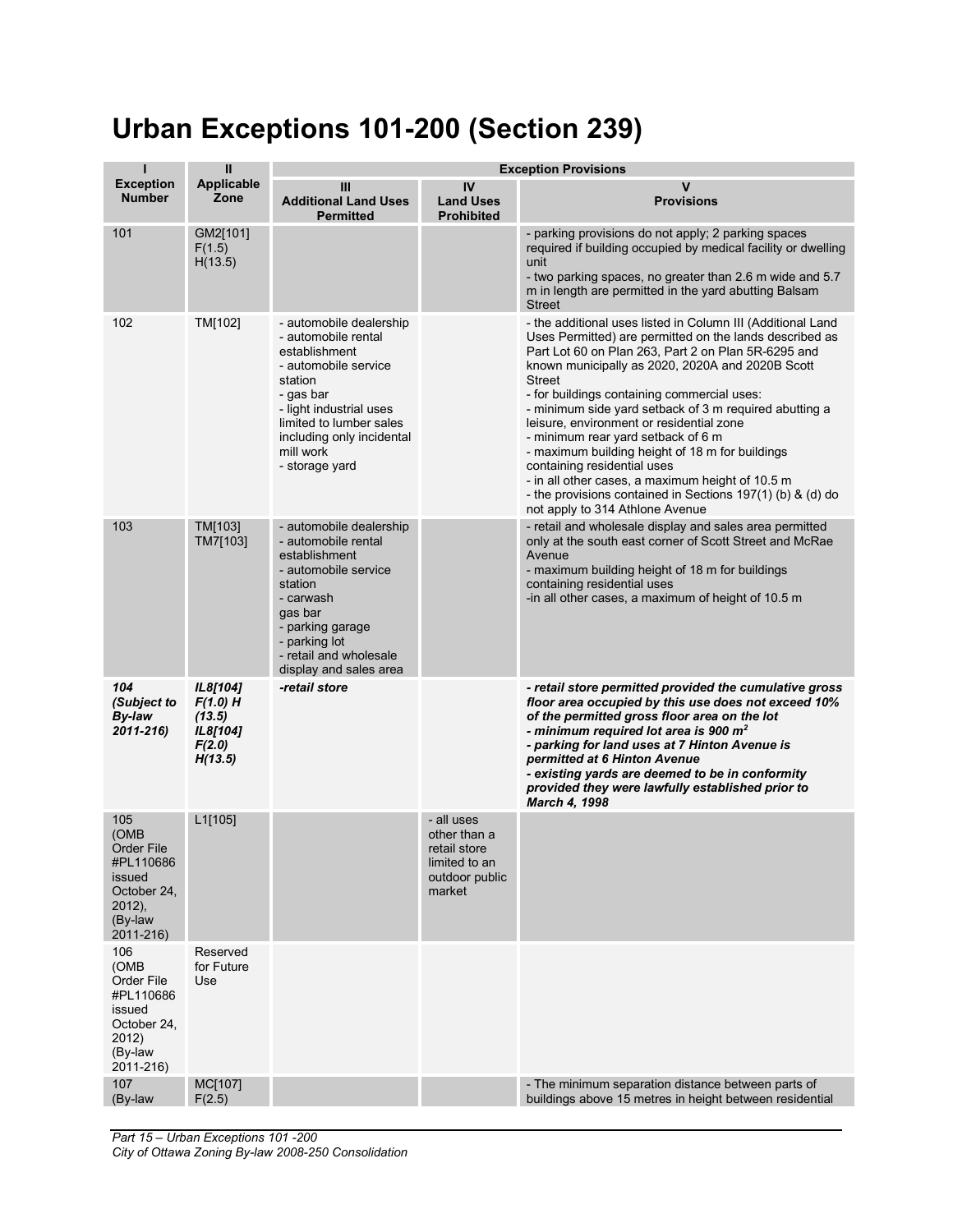| п                                                                                                        | $\mathbf{I}$                                   | <b>Exception Provisions</b>                                                                                                                                                                                      |                                             |                                                                                                                                                                                                                                                                                                                                                                                                                                                                                                                                                                                                                                                                                                                                                                                                                                                                                                              |
|----------------------------------------------------------------------------------------------------------|------------------------------------------------|------------------------------------------------------------------------------------------------------------------------------------------------------------------------------------------------------------------|---------------------------------------------|--------------------------------------------------------------------------------------------------------------------------------------------------------------------------------------------------------------------------------------------------------------------------------------------------------------------------------------------------------------------------------------------------------------------------------------------------------------------------------------------------------------------------------------------------------------------------------------------------------------------------------------------------------------------------------------------------------------------------------------------------------------------------------------------------------------------------------------------------------------------------------------------------------------|
| <b>Exception</b><br><b>Number</b>                                                                        | <b>Applicable</b><br>Zone                      | Ш<br><b>Additional Land Uses</b><br><b>Permitted</b>                                                                                                                                                             | IV<br><b>Land Uses</b><br><b>Prohibited</b> | v<br><b>Provisions</b>                                                                                                                                                                                                                                                                                                                                                                                                                                                                                                                                                                                                                                                                                                                                                                                                                                                                                       |
| 2017-86)                                                                                                 |                                                |                                                                                                                                                                                                                  |                                             | and non-residential uses is 11 metres.<br>-Maximum building heights do not apply to balconies,<br>canopies and ornamental elements projecting into the<br>MC[107] H(91) A.S.L. zone.<br>-The lands zoned TM[2188] H(24.5), MC[107] H(50),<br>MC[107] H(148) A.S.L. and MC[107] H(91) A.S.L. are<br>considered one lot for the zoning purposes.<br>-Visitor and non-residential parking may be shared.                                                                                                                                                                                                                                                                                                                                                                                                                                                                                                        |
| 108<br>(OMB<br>Decision<br>PL080959<br>issued on<br>May 15,<br>2009                                      | GM1[108]H<br>(137 a.s.l.)<br>R5A[108]<br>H(27) | - amusement center<br>- bar<br>- broadcasting station<br>- cinema<br>- hotel<br>- parking garage<br>- parking lot<br>- place of assembly<br>limited to a club<br>- production studio<br>- nightclub<br>- theatre | - all residential<br>uses                   | - commercial uses limited to 60,385 $m2$ gross floor area<br>-an amusement centre, bar, cinema, place of assembly<br>limited to a club, nightclub and theatre are conditional<br>uses and are permitted provided these uses are located<br>in the same building or on the same lot as a broadcasting<br>station, hotel, medical facility, office, production studio,<br>research and development centre or training centre, and<br>provided that the total cumulative gross floor area<br>occupied by these uses does not exceed an equivalent<br>amount of total cumulative gross floor area of the other<br>uses in the building, or on the lot<br>- 1.8 parking spaces per 100 square metres of floor area<br>is required for office uses greater than 2500 square<br>metres in gross floor area                                                                                                          |
| 109<br>(OMB<br><b>Order File</b><br>#PL110686<br>issued<br>October 24,<br>2012),<br>(By-law<br>2011-216) | TM11[109]                                      | - automobile dealership<br>- automobile rental<br>establishment                                                                                                                                                  |                                             | -where there is a through lot extending from Wellington to<br>Armstrong Streets, no property can have a building with a<br>depth greater than 22.5m measured from the Wellington<br>Street front lot line                                                                                                                                                                                                                                                                                                                                                                                                                                                                                                                                                                                                                                                                                                    |
| 110<br>(Subject to<br>By-law<br>$2011 - 216$                                                             | MC12[110]<br>F(3.0) H(19)                      | - car wash                                                                                                                                                                                                       |                                             | - car wash limited to a maximum of 4 bays<br>- parking garage or parking lot permitted for the uses<br>located at 7 Hinton Avenue<br>- retail store permitted provided the cumulative gross<br>floor area occupied by these uses does not exceed<br>10% of the permitted gross floor area on the lot, and<br>provided these uses are restricted to locations on the<br>ground floor<br>- where a lot contains both residential and<br>commercial uses, the maximum permitted cumulative<br>total gross floor area of the commercial uses is 50%<br>of the total gross floor area on the lot<br>- maximum floor space index is 1.5 for lots containing<br>only commercial uses, and 3 in all other cases<br>- minimum front yard setback is 3 m<br>- minimum side or rear yard setback for a yard<br>abutting a street is 3 m<br>- minimum lot area for a building containing<br>residential uses is 464 $m2$ |
| 111<br>(By-law<br>2009-302)                                                                              | MD[111] S<br>67                                | - post-secondary<br>educational institution                                                                                                                                                                      |                                             | - retail food store, retail store, personal service business<br>and service and repair shop are permitted if located in the<br>same building as an office, medical facility or residential<br>use, and must not exceed a cumulative total gross<br>leasable area of 2,790 $m2$<br>- the total cumulative gross leasable area of the non-<br>residential uses must not exceed half of the permitted<br>gross floor area<br>- the yard setbacks and maximum building heights must<br>be provided in accordance with Schedule 67}<br>-all required parking spaces for a post-secondary<br>institution, may be located in any part of the I2A[347]<br>F(3.0), I2E[1377] F(3.0), I2E[1376] S232, I2A[1378] S232,                                                                                                                                                                                                  |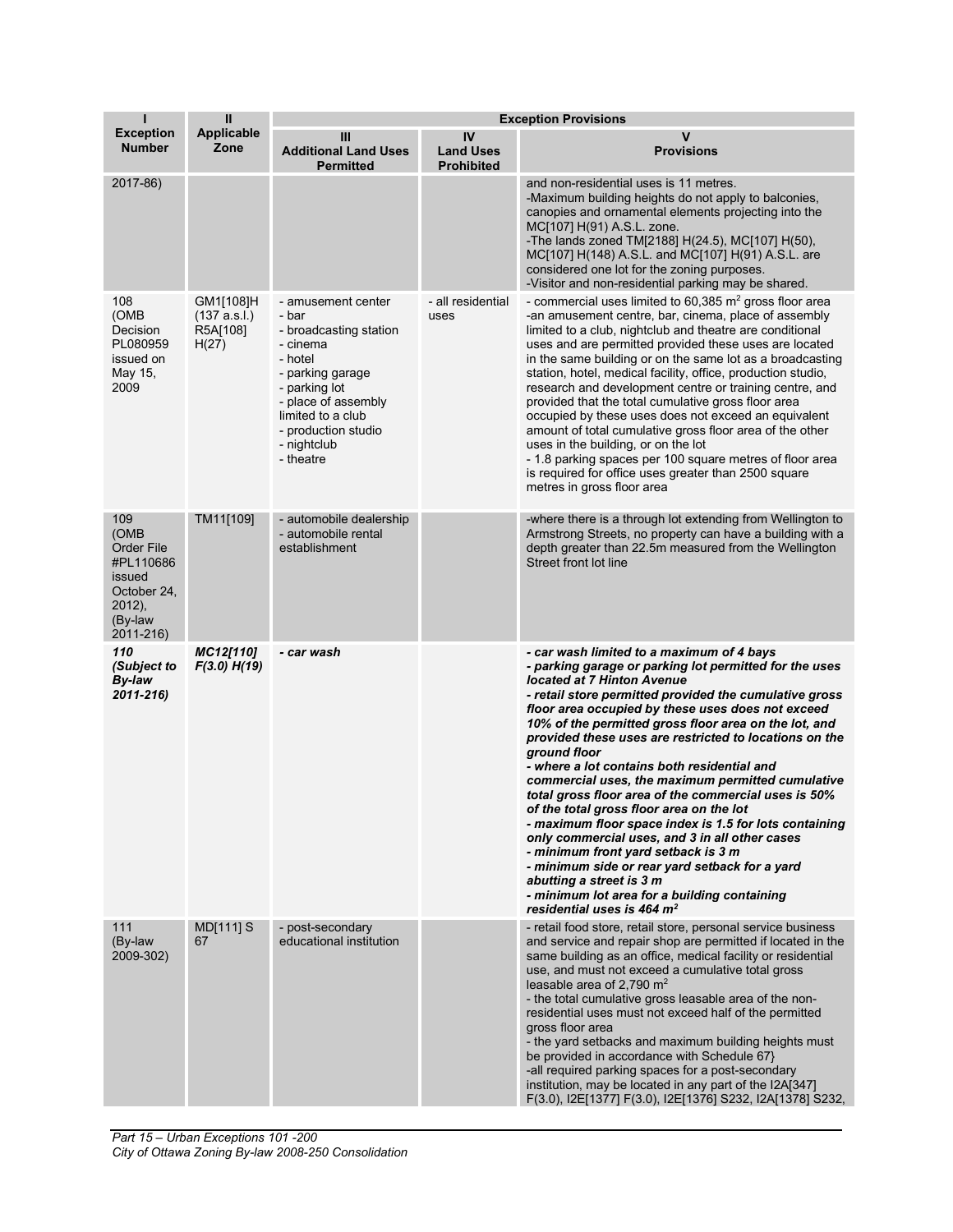| ı                                                   | $\mathbf{II}$                  | <b>Exception Provisions</b>                          |                                                                                                                                                                                                                                                                                   |                                                                                                                                                                                                                                                                                                                                                                                                                                                                                                                                                                                                                                                                                |
|-----------------------------------------------------|--------------------------------|------------------------------------------------------|-----------------------------------------------------------------------------------------------------------------------------------------------------------------------------------------------------------------------------------------------------------------------------------|--------------------------------------------------------------------------------------------------------------------------------------------------------------------------------------------------------------------------------------------------------------------------------------------------------------------------------------------------------------------------------------------------------------------------------------------------------------------------------------------------------------------------------------------------------------------------------------------------------------------------------------------------------------------------------|
| <b>Exception</b><br><b>Number</b>                   | <b>Applicable</b><br>Zone      | Ш<br><b>Additional Land Uses</b><br><b>Permitted</b> | IV<br><b>Land Uses</b><br><b>Prohibited</b>                                                                                                                                                                                                                                       | v<br><b>Provisions</b>                                                                                                                                                                                                                                                                                                                                                                                                                                                                                                                                                                                                                                                         |
|                                                     |                                |                                                      |                                                                                                                                                                                                                                                                                   | MD[111] S67 and LC2 zoned lots located within the<br>University of Ottawa                                                                                                                                                                                                                                                                                                                                                                                                                                                                                                                                                                                                      |
| 112<br>(By-law<br>2015-44)<br>(By-law<br>2013-320)  | TM[112]<br>H(16)               |                                                      |                                                                                                                                                                                                                                                                                   | - any lot that is 605 square metres or greater in area must<br>be developed as a mixed-use project where for every<br>square metre of commercial floor area developed an<br>equal or greater amount of residential floor area must be<br>developed                                                                                                                                                                                                                                                                                                                                                                                                                             |
| 113                                                 | MD2[113] S<br>74               |                                                      |                                                                                                                                                                                                                                                                                   | - parking is required only for the permitted commercial<br>uses                                                                                                                                                                                                                                                                                                                                                                                                                                                                                                                                                                                                                |
| 114                                                 | MD[114] S<br>78 & 92           |                                                      |                                                                                                                                                                                                                                                                                   | - the yard setbacks for the ground floor and basement<br>must be provided in accordance with Schedule 92<br>-columns not exceeding a cross-sectional dimension of<br>1.8 m are permitted within Area "A" on Schedule 92<br>- a minimum of 75% of the gross leasable area of each of<br>the ground floor and the basement must be occupied by<br>one or more of the following uses: artist studio, bank,<br>catering establishment, place of assembly, personal<br>service business, service and repair shop, restaurant,<br>retail food store, retail store                                                                                                                    |
| 115<br>(By-law<br>2015-190)<br>(By-law<br>2015-191) | GM1[115] S<br>71               |                                                      | -animal care<br>establishment<br>- animal<br>hospital<br>- bank<br>- catering<br>establishment<br>- post office<br>-place of<br>assembly<br>- research and<br>development<br>centre<br>- restaurant,<br>full service<br>- restaurant,<br>take-out<br>- service and<br>repair shop | - artist studio, community health and resource centre,<br>instructional facility and medical facility restricted to the<br>ground floor or basement<br>- office permitted on the second floor<br>- commercial uses limited to a cumulative total gross floor<br>area of 950 $m2$<br>- at least 7 m <sup>2</sup> of personal outdoor space is required for<br>each dwelling unit<br>- the minimum side yard setback abutting a residential<br>zone is 4 m                                                                                                                                                                                                                       |
| 116                                                 | GM[116] S<br>88                | - hotel                                              |                                                                                                                                                                                                                                                                                   | - artist studio, office and restaurant are permitted<br>provided three floors of the building are used for<br>residential uses or hotel<br>- restaurants must not exceed a total cumulative gross<br>floor area of 140 $m2$<br>- only one floor of underground parking is required<br>- parking for the residential uses must be provided at a<br>rate of one parking space per 74 $m2$ of gross floor area<br>- parking for the non-residential uses must be provided at<br>a rate of one parking space per $93 \text{ m}^2$ of gross floor area<br>- the yard setbacks and projections into yards must be in<br>accordance with Schedule 88<br>- Table 187(g) does not apply |
| 117                                                 | MD[117] S<br>11 & 54           |                                                      |                                                                                                                                                                                                                                                                                   | - the cumulative total gross floor area of the retail store<br>and the personal service business must not exceed 1,860<br>m <sup>2</sup><br>- a minimum of 700 parking spaces must be provided of<br>which 550 must be for public parking<br>- a landscaped area measuring 34 m by 64 m must be<br>provided on the southeasterly portion of the property                                                                                                                                                                                                                                                                                                                       |
| 118                                                 | MD2[118]<br>S 73               | - adult entertainment<br>parlour                     |                                                                                                                                                                                                                                                                                   | - the adult entertainment parlour is permitted only on the<br>second and third floors                                                                                                                                                                                                                                                                                                                                                                                                                                                                                                                                                                                          |
| 119                                                 | GM7[119]<br>H(25)<br>GM7[119]H |                                                      |                                                                                                                                                                                                                                                                                   | - where storage is in a building that is not the principal<br>building on the lot, that building must be in an interior yard<br>or a rear yard; and must not be in a yard that abuts an O1                                                                                                                                                                                                                                                                                                                                                                                                                                                                                     |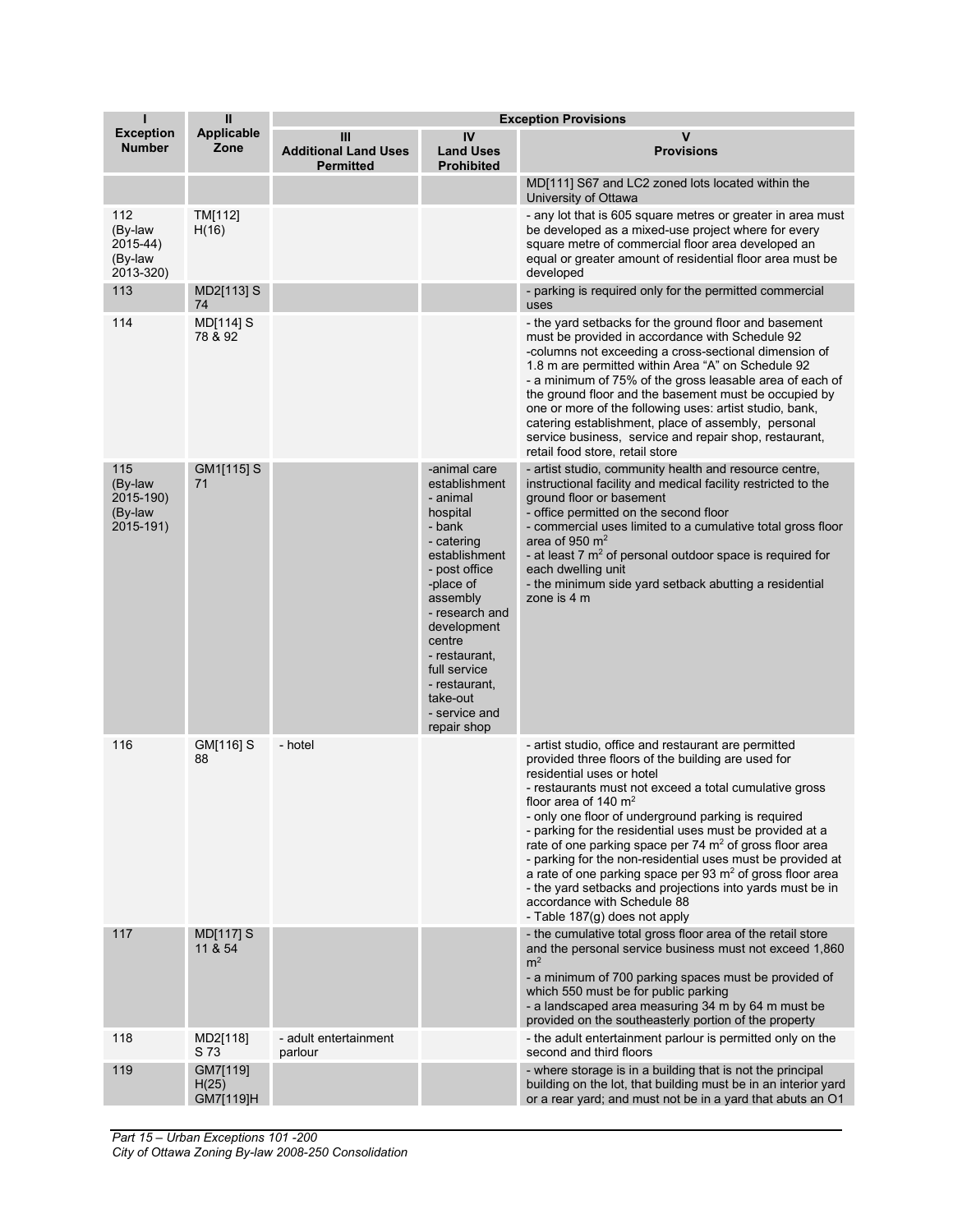| T                                                   | $\mathbf{I}$              |                                                                                                                                                              |                                             | <b>Exception Provisions</b>                                                                                                                                                                                                                                                                                                                                                                                                                                                                                                                                                                                                                                                                                                                                                                                                                                                                                                                                                                                                                                                                                                                                                                                                                                                                                                                                                                                                                                                                                                                                                                                                                                                                                                                                                                                                                                                                                                                                                                                                                                                                                                                                                                                                                                                                                                                        |
|-----------------------------------------------------|---------------------------|--------------------------------------------------------------------------------------------------------------------------------------------------------------|---------------------------------------------|----------------------------------------------------------------------------------------------------------------------------------------------------------------------------------------------------------------------------------------------------------------------------------------------------------------------------------------------------------------------------------------------------------------------------------------------------------------------------------------------------------------------------------------------------------------------------------------------------------------------------------------------------------------------------------------------------------------------------------------------------------------------------------------------------------------------------------------------------------------------------------------------------------------------------------------------------------------------------------------------------------------------------------------------------------------------------------------------------------------------------------------------------------------------------------------------------------------------------------------------------------------------------------------------------------------------------------------------------------------------------------------------------------------------------------------------------------------------------------------------------------------------------------------------------------------------------------------------------------------------------------------------------------------------------------------------------------------------------------------------------------------------------------------------------------------------------------------------------------------------------------------------------------------------------------------------------------------------------------------------------------------------------------------------------------------------------------------------------------------------------------------------------------------------------------------------------------------------------------------------------------------------------------------------------------------------------------------------------|
| <b>Exception</b><br><b>Number</b>                   | <b>Applicable</b><br>Zone | Ш<br><b>Additional Land Uses</b><br><b>Permitted</b>                                                                                                         | IV<br><b>Land Uses</b><br><b>Prohibited</b> | v<br><b>Provisions</b>                                                                                                                                                                                                                                                                                                                                                                                                                                                                                                                                                                                                                                                                                                                                                                                                                                                                                                                                                                                                                                                                                                                                                                                                                                                                                                                                                                                                                                                                                                                                                                                                                                                                                                                                                                                                                                                                                                                                                                                                                                                                                                                                                                                                                                                                                                                             |
|                                                     | (33)                      |                                                                                                                                                              |                                             | zone<br>-a parking lot must not abut Albert Street or that portion of<br>Wellington Street between Broad Street and Champagne<br>Ave                                                                                                                                                                                                                                                                                                                                                                                                                                                                                                                                                                                                                                                                                                                                                                                                                                                                                                                                                                                                                                                                                                                                                                                                                                                                                                                                                                                                                                                                                                                                                                                                                                                                                                                                                                                                                                                                                                                                                                                                                                                                                                                                                                                                               |
| 120                                                 | GM17[120]<br>$H(40)$ S 94 |                                                                                                                                                              |                                             | - where storage is in a building that is not the principal<br>building on the lot, that building must be in an interior yard<br>or a rear yard; and must not be in a yard that abuts an O1<br>zone<br>- where a lot abuts both Booth Street and another street,<br>the lot line that abuts Booth Street is deemed to be the<br>front lot line                                                                                                                                                                                                                                                                                                                                                                                                                                                                                                                                                                                                                                                                                                                                                                                                                                                                                                                                                                                                                                                                                                                                                                                                                                                                                                                                                                                                                                                                                                                                                                                                                                                                                                                                                                                                                                                                                                                                                                                                      |
| 121                                                 | 01[121]                   | - drive-through facility                                                                                                                                     |                                             |                                                                                                                                                                                                                                                                                                                                                                                                                                                                                                                                                                                                                                                                                                                                                                                                                                                                                                                                                                                                                                                                                                                                                                                                                                                                                                                                                                                                                                                                                                                                                                                                                                                                                                                                                                                                                                                                                                                                                                                                                                                                                                                                                                                                                                                                                                                                                    |
| 122                                                 | LC3[122]                  | - animal hospital<br>- animal care<br>establishment<br>-medical facility<br>- retail food store<br>- retail store<br>- restaurant<br>- drive-though facility | - artist studio                             |                                                                                                                                                                                                                                                                                                                                                                                                                                                                                                                                                                                                                                                                                                                                                                                                                                                                                                                                                                                                                                                                                                                                                                                                                                                                                                                                                                                                                                                                                                                                                                                                                                                                                                                                                                                                                                                                                                                                                                                                                                                                                                                                                                                                                                                                                                                                                    |
| 123<br>(By-law<br>2018-155)<br>(By-law<br>2017-217) | TM[123]H<br>(15)          |                                                                                                                                                              |                                             | - all lands in zone deemed to be one lot<br>- subsection 110(2) does not apply<br>- subsection 113(1) does not apply and a maximum two<br>loading spaces required for retail food store<br>- subsection 197(3)(i) does not apply and a minimum<br>landscaped area of 3 m must be provided in a required<br>yard.<br>- maximum permitted cumulative total gross floor area for<br>commercial uses is $9,800 \text{ m}^2$<br>In the area zoned TM [123] H(21.5) the following applies:<br>-the minimum corner side yard setback is 2.5 m.<br>-Non-residential uses are prohibited.<br>-Table 197(c) does not apply.<br>-Table $197(g)(ii)(2)$ does not apply.<br>-Minimum rear yard setback is 6.5m.<br>The following provisions dealing with Section 37<br>authorization apply:<br>-Pursuant to Section 37 of the Planning Act, the height<br>and density of development permitted in this by-law are<br>permitted subject to compliance with all of the conditions<br>set out in this by law including the provision by the owner<br>of the lot of the facilities, services and matters set out in<br>Section 14 of Part 19 hereof, to the City at the owner's<br>sole expense and in accordance with and subject to the<br>agreement referred to in b. below of this by-law.<br>-Upon execution and registration of an agreement or<br>agreements with the owner of the lot pursuant to Section<br>37 of the Planning Act securing the provision of the<br>facilities, services or matters set out in Section 14 of Part<br>19 hereof, the lands are subject to the provisions of this<br>By-law. Building permit issuance with respect to the lot<br>shall be dependent upon satisfaction of the provisions of<br>this by-law and in the Section 37 Agreement relating to<br>building permit issuance, including the provision of<br>monetary payments and the provision of financial<br>securities.<br>-Wherever in this by-law a provision is stated to be<br>conditional upon the execution and registration of an<br>agreement entered into with the City pursuant to Section<br>37 of the Planning Act, then once such agreement has<br>been executed and registered, such conditional<br>provisions shall continue.<br>-the two uppermost storeys must be setback a minimum<br>of 1.5m further from the corner and rear lot lines than the |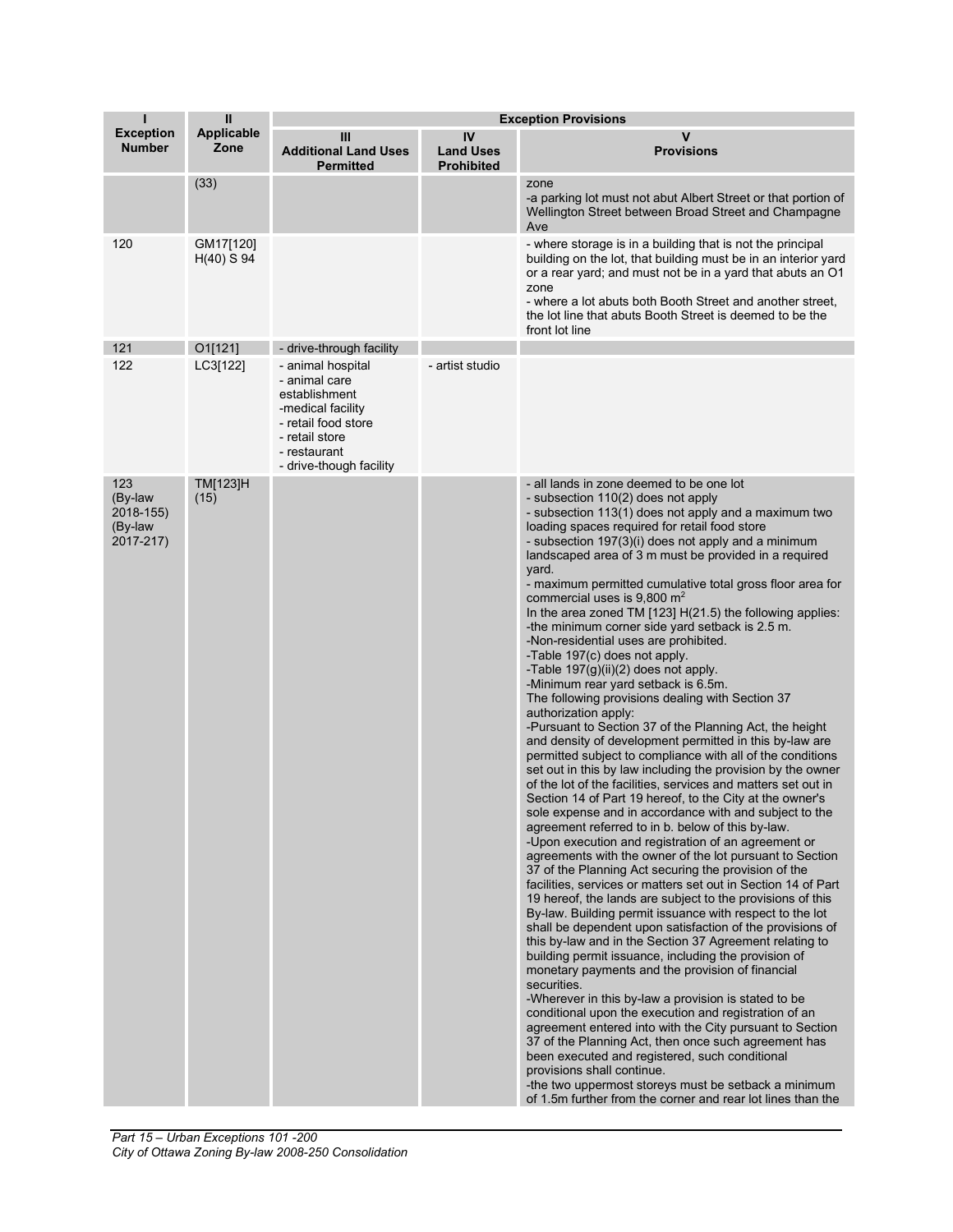| T                                                                                                | $\mathbf{I}$                                       |                                                                                                     |                                                                                                                                                                  | <b>Exception Provisions</b>                                                                                                                                                                                                                                                                                                                                                                                                                                                                                                                                                                                                                                                                                                                                                                      |
|--------------------------------------------------------------------------------------------------|----------------------------------------------------|-----------------------------------------------------------------------------------------------------|------------------------------------------------------------------------------------------------------------------------------------------------------------------|--------------------------------------------------------------------------------------------------------------------------------------------------------------------------------------------------------------------------------------------------------------------------------------------------------------------------------------------------------------------------------------------------------------------------------------------------------------------------------------------------------------------------------------------------------------------------------------------------------------------------------------------------------------------------------------------------------------------------------------------------------------------------------------------------|
| <b>Exception</b><br><b>Number</b>                                                                | <b>Applicable</b><br>Zone                          | Ш<br><b>Additional Land Uses</b><br><b>Permitted</b>                                                | IV<br><b>Land Uses</b><br><b>Prohibited</b>                                                                                                                      | v<br><b>Provisions</b>                                                                                                                                                                                                                                                                                                                                                                                                                                                                                                                                                                                                                                                                                                                                                                           |
|                                                                                                  |                                                    |                                                                                                     |                                                                                                                                                                  | storeys below,<br>-The portion of the building containing a parking garage<br>with a height no more than 1.2m may project into the<br>required corner side yard and rear yard.                                                                                                                                                                                                                                                                                                                                                                                                                                                                                                                                                                                                                   |
| 124<br>(OMB<br>Order File<br>#PL110686<br>issued<br>October 24,<br>2012)<br>(By-law<br>2011-216) | TM11[124])                                         |                                                                                                     |                                                                                                                                                                  | - no commercial uses permitted within 30 m of Armstrong<br>Street<br>-the maximum front yard setback is 3.0m<br>-for that part of a building above the 3rd storey or 12.0<br>metres the minimum front yard setback is 2 metres<br>-within 20 metres of the lot line adjacent to Armstrong<br>Street a building wall that faces the street must be<br>setback at least 3.0 metres but no greater than 5.5 m<br>from that lot line<br>-at and above the 3rd storey or 11.0 m, whichever is the<br>lesser, that part of the building abutting the yard adjacent<br>to Armstrong Street must be stepped back so that no part<br>of the building projects beyond a 45 degree angular plane<br>measured from the top of the 3rd storey where it abuts<br>such yard upwards to the highest height limit |
| 125                                                                                              | TM[125]H<br>(19)                                   | - automobile service<br>station                                                                     |                                                                                                                                                                  |                                                                                                                                                                                                                                                                                                                                                                                                                                                                                                                                                                                                                                                                                                                                                                                                  |
| 126<br>(OMB<br>Order File<br>#PL110686<br>issued<br>October 24,<br>2012)<br>(By-law<br>2011-216) | TM[126]H<br>(15)<br>TM11[126]                      | - automobile dealership<br>- automobile rental<br>establishment<br>- automobile service<br>station  |                                                                                                                                                                  |                                                                                                                                                                                                                                                                                                                                                                                                                                                                                                                                                                                                                                                                                                                                                                                                  |
| 127                                                                                              | GM [127]F<br>(1.0)H(13.5)                          | - automobile service<br>station<br>- gas bar                                                        | - restaurant<br>- retail food<br>store<br>- retail store<br>- place of<br>assembly<br>- apartment<br>building, mid-<br>high rise                                 |                                                                                                                                                                                                                                                                                                                                                                                                                                                                                                                                                                                                                                                                                                                                                                                                  |
| 128                                                                                              | LC[128]                                            | - parking lot<br>- drive-though facility                                                            |                                                                                                                                                                  |                                                                                                                                                                                                                                                                                                                                                                                                                                                                                                                                                                                                                                                                                                                                                                                                  |
| 129                                                                                              | LC[129]                                            | - catering establishment<br>- laboratory<br>- printing shop<br>- research and<br>development centre | - restaurant,<br>other than a<br>restaurant,<br>take out                                                                                                         | - for a bank machine, convenience store, day care,<br>personal service business, retail food store and retail<br>store each separate occupancy must not exceed 280 $m2$<br>in gross leasable area<br>- the number of restaurants, take out is limited to two<br>- the maximum size of individual restaurant, take out is<br>limited to 140 $m2$<br>- the entire 7.5 m rear yard must be landscaped open<br>space                                                                                                                                                                                                                                                                                                                                                                                 |
| 130<br>(By-law<br>2014-292)                                                                      | GM [130]F<br>(3.0)H(19)<br>GM [130]F<br>(1.5)H(11) |                                                                                                     | - bank<br>- catering<br>establishment<br>- place of<br>assembly<br>- recreational<br>and athletic<br>facility<br>- restaurant<br>- retail store<br>- retail food | - an apartment building, mid rise must not exceed 6<br>storeys                                                                                                                                                                                                                                                                                                                                                                                                                                                                                                                                                                                                                                                                                                                                   |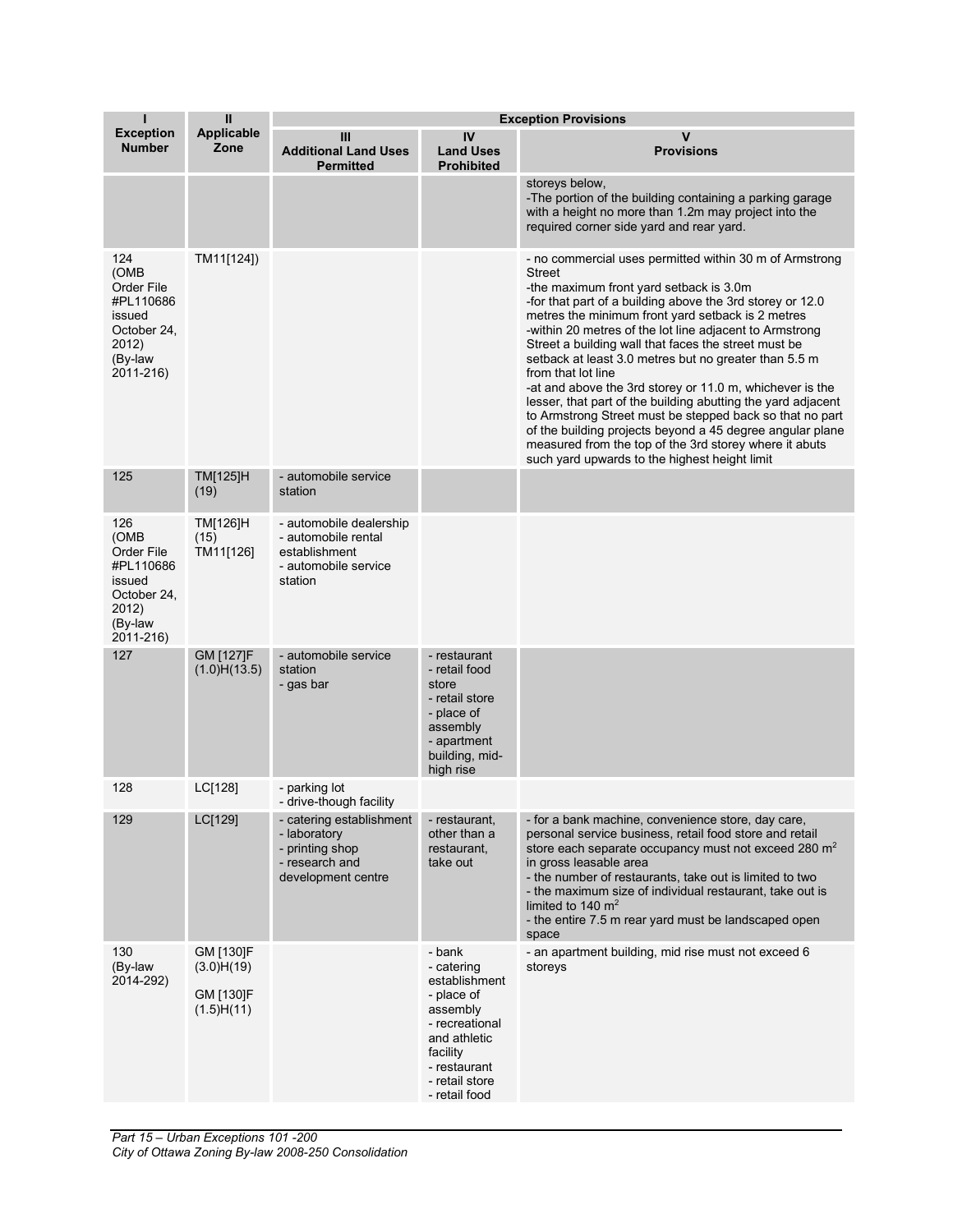| T                                 | $\mathbf{I}$               |                                                      |                                             | <b>Exception Provisions</b>                                                                                                                                                                                                                                                                                                                                                                                                                                                                                                                                                                                                                                                                                                                                                                       |
|-----------------------------------|----------------------------|------------------------------------------------------|---------------------------------------------|---------------------------------------------------------------------------------------------------------------------------------------------------------------------------------------------------------------------------------------------------------------------------------------------------------------------------------------------------------------------------------------------------------------------------------------------------------------------------------------------------------------------------------------------------------------------------------------------------------------------------------------------------------------------------------------------------------------------------------------------------------------------------------------------------|
| <b>Exception</b><br><b>Number</b> | Applicable<br>Zone         | Ш<br><b>Additional Land Uses</b><br><b>Permitted</b> | IV<br><b>Land Uses</b><br><b>Prohibited</b> | v<br><b>Provisions</b>                                                                                                                                                                                                                                                                                                                                                                                                                                                                                                                                                                                                                                                                                                                                                                            |
|                                   |                            |                                                      | store                                       |                                                                                                                                                                                                                                                                                                                                                                                                                                                                                                                                                                                                                                                                                                                                                                                                   |
| 131<br>(By-law<br>2014-292)       | GM [131]F<br>(3.0)         |                                                      |                                             | The following applies to an apartment building, mid rise,<br>apartment dwelling, high rise:<br>- a driveway that leads to an aisle accessing a parking lot<br>containing 20 to 50 spaces must be at least 5 m in width<br>- a parking garage must be completely enclosed<br>- outdoor amenity space is not permitted below the sixth<br>storey<br>- at least 12% of the lot area must be landscaped open<br>space<br>- an interior side yard setback of at least 1.5 m is required<br>along the entire depth of the lot<br>- a parking garage that is attached to an apartment<br>building, mid rise, apartment dwelling, high rise may be<br>located in the rear yard as long as it is not any closer than<br>3 m from the rear lot line that abuts the required rear yard<br>of an abutting lot |
| 132                               | MD[132]<br>S 33<br>MD[132] |                                                      |                                             | - subsection 193(2) does not apply<br>- maximum permitted gross floor area of 71,301 m <sup>2</sup><br>- lands zoned MD[132]SCH. 33 are considered one lot for<br>the purposes of determining zoning by-law compliance                                                                                                                                                                                                                                                                                                                                                                                                                                                                                                                                                                            |
|                                   | S 45                       |                                                      |                                             |                                                                                                                                                                                                                                                                                                                                                                                                                                                                                                                                                                                                                                                                                                                                                                                                   |
| 133                               | AM2[133]                   |                                                      |                                             | - cumulative total gross floor area for commercial uses<br>not to exceed 1,000 m <sup>2</sup> , with no one occupancy<br>exceeding a gross floor area of 200 $m2$<br>- commercial uses restricted to locations on the floor at or<br>nearest grade<br>- any combination of commercial uses are restricted to<br>occupying only one building located completely within this<br>zone;                                                                                                                                                                                                                                                                                                                                                                                                               |
| 134<br>(By-law<br>2010-123)       | AM5[134]<br>H(28)          |                                                      |                                             | - a minimum landscaped strip of 7.5 m must be provided<br>abutting an L1[367] zone<br>- Section 33 does not apply, with respect to where the<br>subject zone abuts the R5K[964]H(28) zone<br>- Section 85(3) does not apply to these lands<br>- the cumulative total gross floor area for the lands to<br>which this exception and the AM5[19] and AM5[19] H(28)<br>Zone are applied must not exceed 130,064 square<br>metres, to be pro-rated on an individual zone basis<br>- Sections $185(3)(c)(i)1$ . and $186(5)(e)$ do not apply to<br>these lands                                                                                                                                                                                                                                         |
| 135                               | MC[135]                    |                                                      |                                             | The following provisions apply to commercial uses only:<br>- the maximum gross leasable area must not exceed<br>52,400 $m2$<br>- the maximum parking rate is two spaces per 100 $m2$                                                                                                                                                                                                                                                                                                                                                                                                                                                                                                                                                                                                              |
| 136                               | MC[136]                    |                                                      |                                             | The following provisions apply to commercial uses only:<br>- the maximum gross leasable area must not exceed<br>50,100 $m2$<br>- the maximum parking rate is two spaces per 100 $m2$                                                                                                                                                                                                                                                                                                                                                                                                                                                                                                                                                                                                              |
| 137                               | GM1[137] S<br>139          | - hotel                                              | - retail food<br>store                      | - maximum gross leasable area for all uses combined of<br>24,000 $m2$<br>- maximum gross leasable area for all uses combined,<br>excluding offices and medical facilities, of 14,450 m <sup>2</sup><br>- minimum 2.1 square metres gross leasable area of<br>offices or medical facilities for every 1 $m2$ exceeding<br>10,000 m <sup>2</sup> built gross leasable area of uses other than<br>offices or medical facilities<br>- maximum lot area of 7.3 hectares<br>- no buildings or structures are permitted with Area A<br>shown on Schedule 139<br>- within Area B shown on Schedule 139, the maximum<br>building height is 4.5 m and the following uses are<br>prohibited: restaurant, fast food, restaurant, full service;                                                                |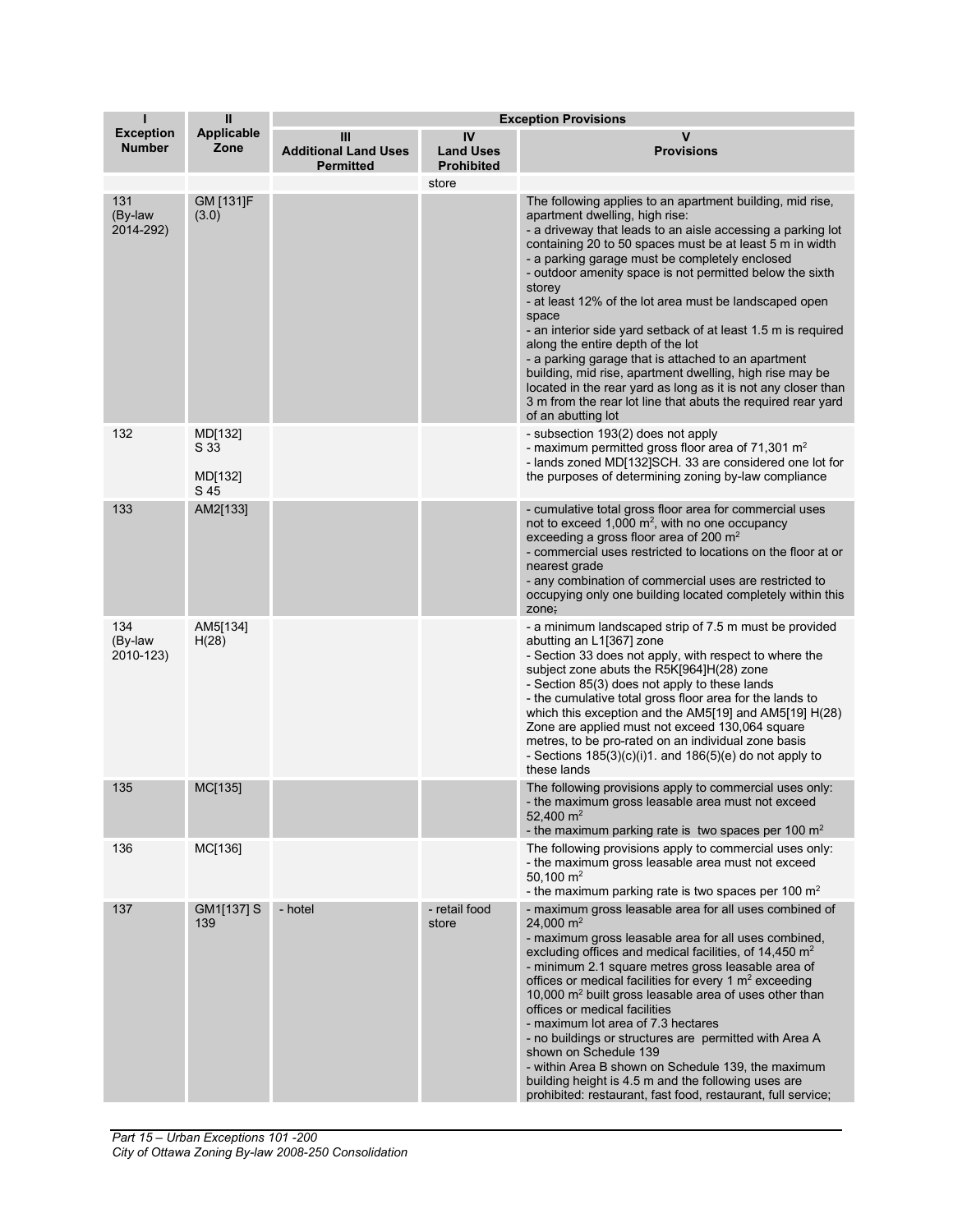| T                                 | $\mathbf{I}$                              | <b>Exception Provisions</b>                                                                                                                              |                                                                                                                                                                                                                                                                                                                                                                                                                                     |                                                                                                                                                                                                                                                                                                                                                                                                                                                                                                                                                                                                                                                                                                                                                                                                                                                                    |
|-----------------------------------|-------------------------------------------|----------------------------------------------------------------------------------------------------------------------------------------------------------|-------------------------------------------------------------------------------------------------------------------------------------------------------------------------------------------------------------------------------------------------------------------------------------------------------------------------------------------------------------------------------------------------------------------------------------|--------------------------------------------------------------------------------------------------------------------------------------------------------------------------------------------------------------------------------------------------------------------------------------------------------------------------------------------------------------------------------------------------------------------------------------------------------------------------------------------------------------------------------------------------------------------------------------------------------------------------------------------------------------------------------------------------------------------------------------------------------------------------------------------------------------------------------------------------------------------|
| <b>Exception</b><br><b>Number</b> | <b>Applicable</b><br>Zone                 | Ш<br><b>Additional Land Uses</b><br><b>Permitted</b>                                                                                                     | IV<br><b>Land Uses</b><br><b>Prohibited</b>                                                                                                                                                                                                                                                                                                                                                                                         | v<br><b>Provisions</b>                                                                                                                                                                                                                                                                                                                                                                                                                                                                                                                                                                                                                                                                                                                                                                                                                                             |
|                                   |                                           |                                                                                                                                                          |                                                                                                                                                                                                                                                                                                                                                                                                                                     | restaurant, take-out<br>- area so zoned is considered one lot for By-law purposes                                                                                                                                                                                                                                                                                                                                                                                                                                                                                                                                                                                                                                                                                                                                                                                  |
| 138                               | R5C[138],<br>MC[138]F<br>(2.5)<br>TM[138] | - automobile dealership                                                                                                                                  |                                                                                                                                                                                                                                                                                                                                                                                                                                     |                                                                                                                                                                                                                                                                                                                                                                                                                                                                                                                                                                                                                                                                                                                                                                                                                                                                    |
| 139<br>(By-law<br>2009-302)       | multiple                                  | - automobile service<br>station<br>- restaurant                                                                                                          |                                                                                                                                                                                                                                                                                                                                                                                                                                     |                                                                                                                                                                                                                                                                                                                                                                                                                                                                                                                                                                                                                                                                                                                                                                                                                                                                    |
| 140                               | TM [140]                                  |                                                                                                                                                          |                                                                                                                                                                                                                                                                                                                                                                                                                                     | The following applies to a mixed use development of a<br>retail food store and dwelling units located above the<br>ground floor:<br>- the gross floor area for a retail food store cannot exceed<br>$3,900 \; \text{m}^2$<br>- there must be a minimum of 74 dwelling units located<br>above the ground floor<br>- despite all other requirements affecting setbacks and<br>yards the minimum yard setback requirements is 0 m<br>- subsection 60(1) does not apply<br>- subsection 197(3)(g) does not apply and the maximum<br>building height for buildings on the north half of the<br>TM1[140] zone is 23 m<br>- the entire TM1[140] zone is considered one lot for<br>zoning by-law purposes<br>- the required parking for a retail food store is a minimum<br>of 62 spaces<br>- the required number of loading spaces for a retail food<br>store is 2 spaces |
| 141                               | TM[141]                                   | - automobile<br>dealership                                                                                                                               |                                                                                                                                                                                                                                                                                                                                                                                                                                     |                                                                                                                                                                                                                                                                                                                                                                                                                                                                                                                                                                                                                                                                                                                                                                                                                                                                    |
| 142<br>(By-law<br>2009-302)       | multiple                                  |                                                                                                                                                          |                                                                                                                                                                                                                                                                                                                                                                                                                                     | - the holding symbol may only be removed following<br>submission to and approval by the City of a site plan<br>control application                                                                                                                                                                                                                                                                                                                                                                                                                                                                                                                                                                                                                                                                                                                                 |
| 143<br>(By-law<br>2014-189)       | GM1[143] S<br>140                         | - bed and breakfast<br>- detached dwelling<br>- duplex dwelling<br>- linked-detached<br>dwelling<br>- semi-detached<br>dwelling<br>- three unit dwelling | - apartment<br>building, mid-<br>high rise<br>- all non-<br>residential<br>uses except:<br>- artist studio<br>- community<br>centre<br>- community<br>health and<br>resource<br>centre<br>- day care<br>- instructional<br>facility<br>- library<br>- office<br>-place of<br>worship<br>- recreational<br>and athletic<br>facility<br>- research and<br>development<br>centre,<br>- training<br>centre<br>- utility<br>installation | - maximum building heights as per Schedule 140<br>- subsection 188(1)(c) also includes the following uses:<br>detached dwelling, duplex dwelling-linked, detached<br>dwelling, semi-detached dwelling, and three unit dwelling                                                                                                                                                                                                                                                                                                                                                                                                                                                                                                                                                                                                                                     |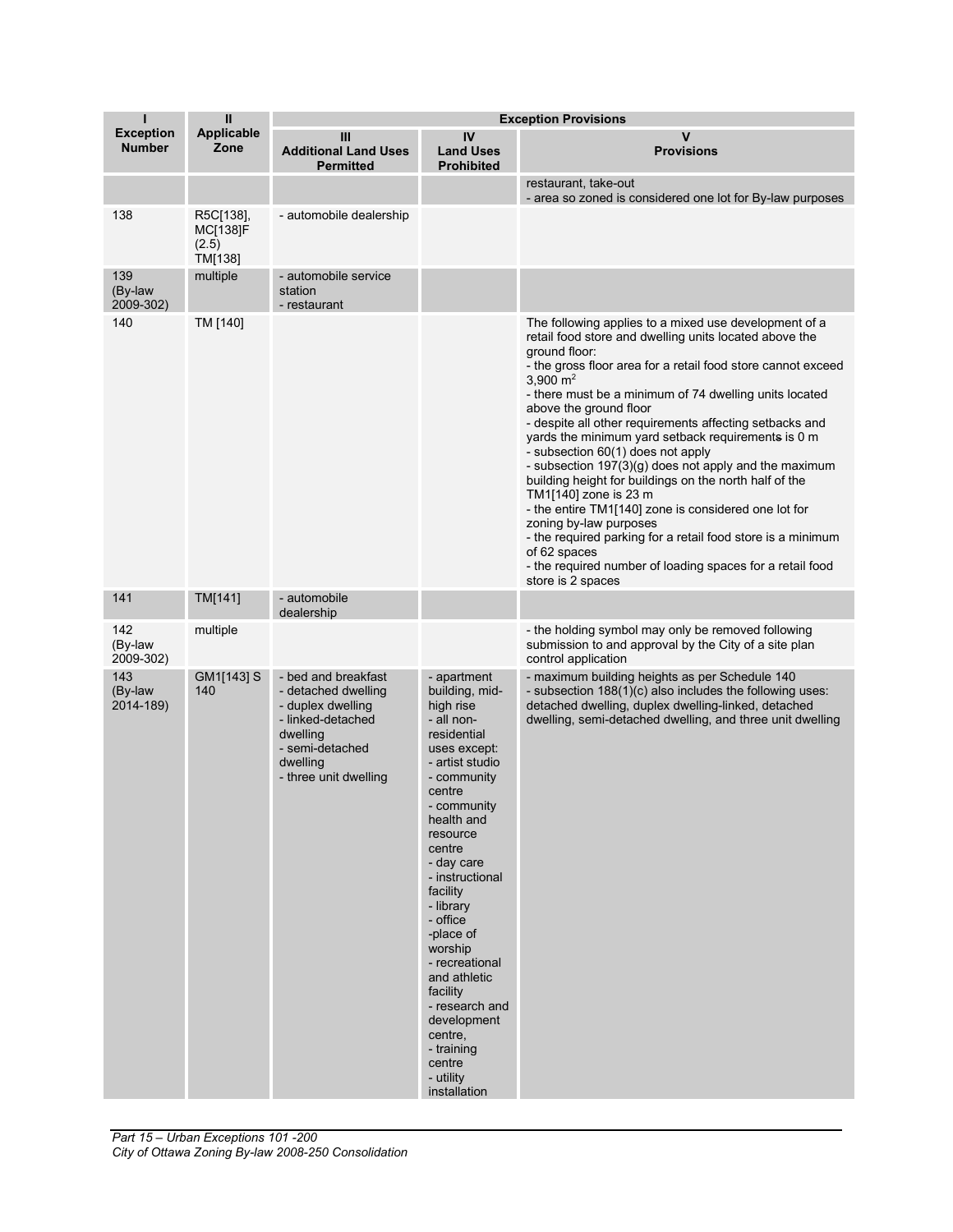| ı                                                                                             | $\mathbf{I}$                  | <b>Exception Provisions</b>                                                                                                                    |                                                                                                                                                                                                                                 |                                                                                                                                                                                                                                                                                                                                                                                                                                                                                                                                                                           |
|-----------------------------------------------------------------------------------------------|-------------------------------|------------------------------------------------------------------------------------------------------------------------------------------------|---------------------------------------------------------------------------------------------------------------------------------------------------------------------------------------------------------------------------------|---------------------------------------------------------------------------------------------------------------------------------------------------------------------------------------------------------------------------------------------------------------------------------------------------------------------------------------------------------------------------------------------------------------------------------------------------------------------------------------------------------------------------------------------------------------------------|
| <b>Exception</b><br><b>Number</b>                                                             | Applicable<br>Zone            | Ш<br><b>Additional Land Uses</b><br><b>Permitted</b>                                                                                           | IV<br><b>Land Uses</b><br><b>Prohibited</b>                                                                                                                                                                                     | v<br><b>Provisions</b>                                                                                                                                                                                                                                                                                                                                                                                                                                                                                                                                                    |
| 144                                                                                           | GM17[144]<br>$H(40)$ S 94     |                                                                                                                                                | All uses<br>mentioned in<br>section 187(1)<br>except:<br>- community<br>centre<br>- community<br>health and<br>resource<br>centre<br>- convenience<br>store<br>- day care<br>- personal<br>service<br>business<br>- post office | - where storage is in a building that is not the principal<br>building on the lot, that building must be in an interior yard<br>or a rear yard; and must not be in a yard that abuts an O1<br>zone<br>- except as provided immediately below, only residential<br>uses are permitted within 14 m of Lloyd Street &<br><b>Sherwood Street</b><br>- a convenience store is permitted within 14 m of Lloyd<br>Street & Sherwood Street if:<br>- it is on the ground floor<br>- it does not exceed 75 $m2$ in gross floor area, and<br>- there is only one of them on the lot |
| 145                                                                                           | TM6[145]<br>F(2.0) H(19)      | - hotel                                                                                                                                        |                                                                                                                                                                                                                                 | - hotel is limited to one where every unit is a complete<br>dwelling unit<br>- at least six parking spaces for the first 22 units and 0.5<br>spaces for each unit over 22 are required<br>- six parking spaces are permitted in the yard abutting<br>Nelson Street and need not be set back from the property<br>line<br>- four parking spaces abutting Nelson and having a length<br>of 2 m may continue, and may be used for required<br>parking                                                                                                                        |
| 146<br>(By-law<br>2009-302)                                                                   | TM6[146]<br>F(4.25)<br>S141-h |                                                                                                                                                |                                                                                                                                                                                                                                 | - maximum building height as per Schedule 141<br>- minimum required amenity space is 12 $m2$ per dwelling<br>units<br>- dwelling units may occupy a maximum of 45% of the<br>ground floor level provided no dwelling unit on the ground<br>floor is located within 9.5 m of Rideau Street<br>- minimum front yard setback: no minimum<br>- minimum rear yard setback: 7.5 metres<br>-the "h" symbol will not be removed until site plan control<br>approval has been granted by the City of Ottawa                                                                        |
| 147<br>(By-law<br>2016-249)<br>(OMB<br>Order, File<br>#PL080959<br>issued<br>June 1,<br>2010) | TM2[147]<br>H(15)             |                                                                                                                                                |                                                                                                                                                                                                                                 |                                                                                                                                                                                                                                                                                                                                                                                                                                                                                                                                                                           |
| 148                                                                                           | TM2[148]<br>H(15)             |                                                                                                                                                |                                                                                                                                                                                                                                 | - Section 57 does not apply<br>- where a minimum yard setback is required for a yard<br>which does not abut a street, a minimum landscaped area<br>of 3 m in width must be provided and that landscaped<br>area may be reduced to 0 m where a minimum 1.4 m high<br>opaque screen is provided.                                                                                                                                                                                                                                                                            |
| 149<br>(By-law<br>2017-148)<br>(By-law<br>2014-292)<br>(By-law<br>2012-334                    | GM3[149]F<br>(3.0)H(18.5)     | - emergency service<br>- apartment building,<br>mid rise<br>- apartment dwelling,<br>high rise<br>- townhouse dwelling<br>limited to townhouse |                                                                                                                                                                                                                                 | - subsection 188(3)(b)(i) do not apply and the ground floor<br>of a building containing residential uses and abutting<br>Catherine Street must be dedicated to commercial uses<br>- Table 65, subsection 65(6) does not apply to residential<br>uses abutting Catherine Street and an open balcony may<br>not project into a required yard<br>- any urban agriculture of $620 \text{ m}^2$ in size must be located<br>on the property<br>- no front, interior side, corner side or rear yard setback is<br>required                                                       |
| 150<br>(OMB                                                                                   | TM11[150]<br>S142, S143       | - theatre                                                                                                                                      |                                                                                                                                                                                                                                 | - maximum building height of podium section of building<br>at 1233 Wellington Street as per area A on Schedule 142                                                                                                                                                                                                                                                                                                                                                                                                                                                        |

*Part 15 – Urban Exceptions 101 -200 City of Ottawa Zoning By-law 2008-250 Consolidation*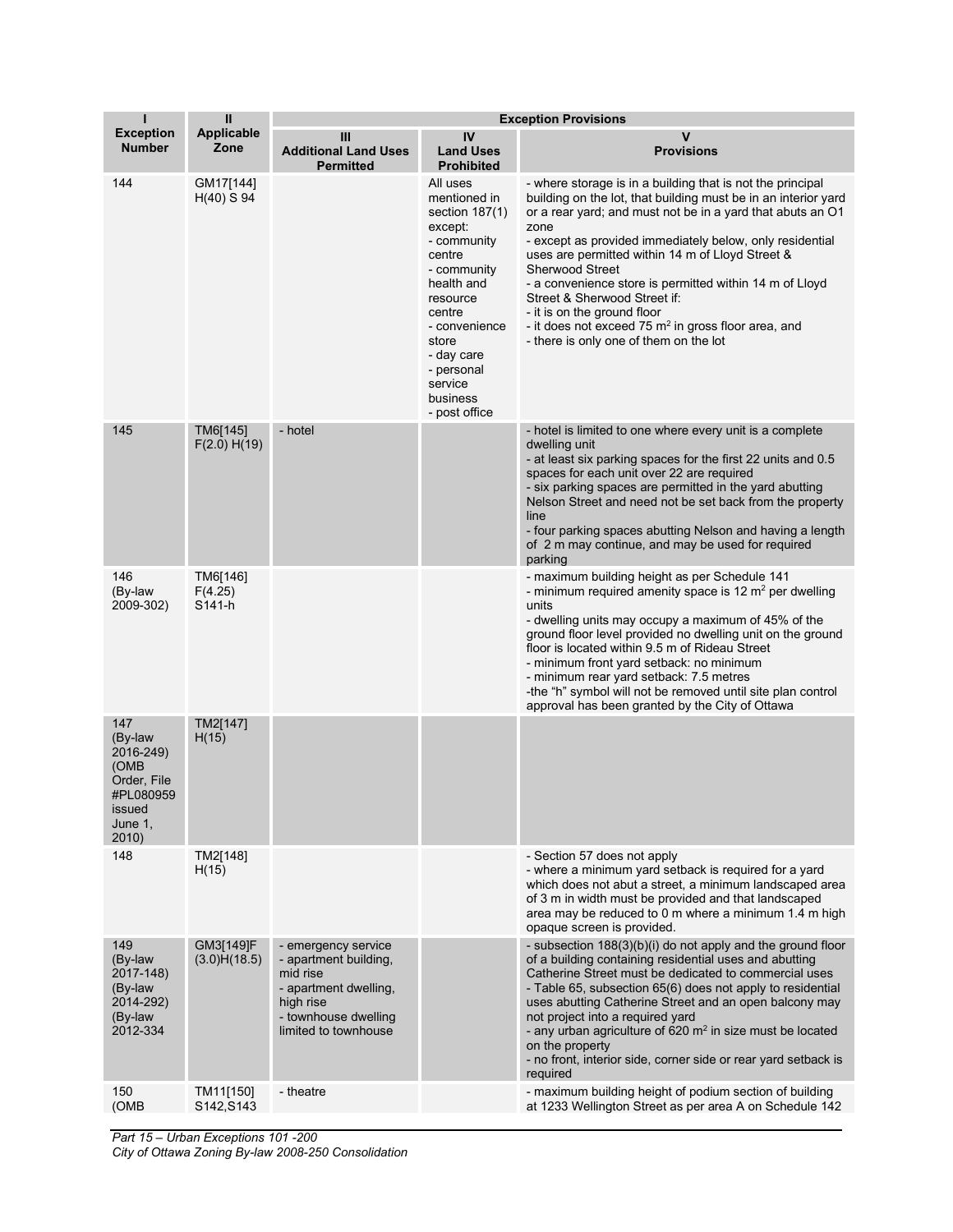| т                                                                                 | Ш                                 | <b>Exception Provisions</b>                          |                                                                                                                                                          |                                                                                                                                                                                                                                                                                                                                                                                                                                                                                                                                                                                                                                                                                                                                             |
|-----------------------------------------------------------------------------------|-----------------------------------|------------------------------------------------------|----------------------------------------------------------------------------------------------------------------------------------------------------------|---------------------------------------------------------------------------------------------------------------------------------------------------------------------------------------------------------------------------------------------------------------------------------------------------------------------------------------------------------------------------------------------------------------------------------------------------------------------------------------------------------------------------------------------------------------------------------------------------------------------------------------------------------------------------------------------------------------------------------------------|
| <b>Exception</b><br><b>Number</b>                                                 | <b>Applicable</b><br>Zone         | Ш<br><b>Additional Land Uses</b><br><b>Permitted</b> | IV<br><b>Land Uses</b><br><b>Prohibited</b>                                                                                                              | v<br><b>Provisions</b>                                                                                                                                                                                                                                                                                                                                                                                                                                                                                                                                                                                                                                                                                                                      |
| Order File<br>#PL110686<br>issued<br>October 24,<br>2012)<br>(By-law<br>2011-216) |                                   |                                                      |                                                                                                                                                          | - maximum building height of tower section of building at<br>1233 Wellington Street as per area B on Schedule 143<br>- minimum yard setbacks as per dimensions shown on<br>Schedules 142 and 143<br>- the minimum parking rate for residential dwelling units is<br>0.5 spaces per unit<br>- despite the other provisions of this exception an office<br>use accessory to a theatre is permitted on the third floor<br>- no loading spaces are required                                                                                                                                                                                                                                                                                     |
| 151                                                                               | Reserved<br>for Future<br>Use     |                                                      |                                                                                                                                                          |                                                                                                                                                                                                                                                                                                                                                                                                                                                                                                                                                                                                                                                                                                                                             |
| 152                                                                               | TM[152] S<br>145                  |                                                      |                                                                                                                                                          | - for buildings containing commercial uses:<br>- minimum side yard setback of 3 m required abutting a<br>L1, O1, EP3 or R1 to R5 zone<br>- minimum rear yard setback of 6 m<br>- maximum building height for buildings containing<br>residential uses, as shown on Schedule 145<br>- other cases, maximum height of 10.5 m<br>- the permitted uses located on the eighth storey of a<br>building containing residential uses are limited to the<br>required amenity area and mechanical penthouse<br>- required loading space permitted to project 1.8 m into<br>the required 3 m wide landscaped area between lands<br>zoned R4M[983] and abutting R4F lands<br>- minimum 25% landscaped area                                              |
| 153                                                                               | TM7[153]H<br>(24)                 | - parking garage<br>- parking lot                    |                                                                                                                                                          | - minimum side yard setback is 3 m<br>- for the first 21 m in height of a building, the minimum<br>rear yard setback is 10 m<br>- above 21 m in height, the minimum rear yard setback is<br>12.5 <sub>m</sub><br>- the maximum building height of a building containing<br>residential uses is 24 m<br>- in other cases, the maximum building height is 10.5 m                                                                                                                                                                                                                                                                                                                                                                              |
| 154<br>(By-law<br>2016-249)<br>(By-law<br>2012-91)                                | AM1[154]                          |                                                      | - automobile<br>dealership<br>- automobile<br>service station<br>- storage yard<br>limited to a<br>building<br>materials yard<br>- car wash<br>- gas bar | -despite any requirements to the contrary, parking for a<br>use required on one lot, may be located on another lot,<br>but must be in the same city block, or on a lot on the<br>opposite side of the public street on which the use<br>requiring the parking is located                                                                                                                                                                                                                                                                                                                                                                                                                                                                    |
| 155<br>(By-law<br>2019-256)                                                       | GM1[155]<br>F(1.75)<br>S147, S148 | - parking lot<br>- parking garage                    |                                                                                                                                                          | - a parking lot attendant's shelter may locate anywhere in<br>this zone<br>- each building with a façade along Brookfield Road must<br>provide a minimum of 22.5% of the ground floor area for a<br>non-residential use or not less than 500 m <sup>2</sup> of non-<br>residential space, whichever is greater.<br>- dwelling units on the ground floor must not be located<br>within within 27 m of the front lot line<br>- maximum building heights are as shown on Schedule<br>147<br>- for zoning purposes, the entire area of the lands shown<br>on Schedule 148 are to be considered as one lot<br>-The required parking is to be calculated in accordance<br>with rates applicable to Area X of Schedule 1A of the<br>Zoning By-law. |
| 156<br>(OMB<br>Order File<br>#PL110686<br>issued                                  | TM11[156]                         | - car wash and drive-<br>through facility            |                                                                                                                                                          | - the minimum side yard setback for a wall that has at<br>least one window in it and is less than 14 m in height is<br>3.6 <sub>m</sub><br>- the minimum side yard setback for a wall that has at<br>least one window in it and is 14 m in height or taller is 11                                                                                                                                                                                                                                                                                                                                                                                                                                                                           |

*Part 15 – Urban Exceptions 101 -200 City of Ottawa Zoning By-law 2008-250 Consolidation*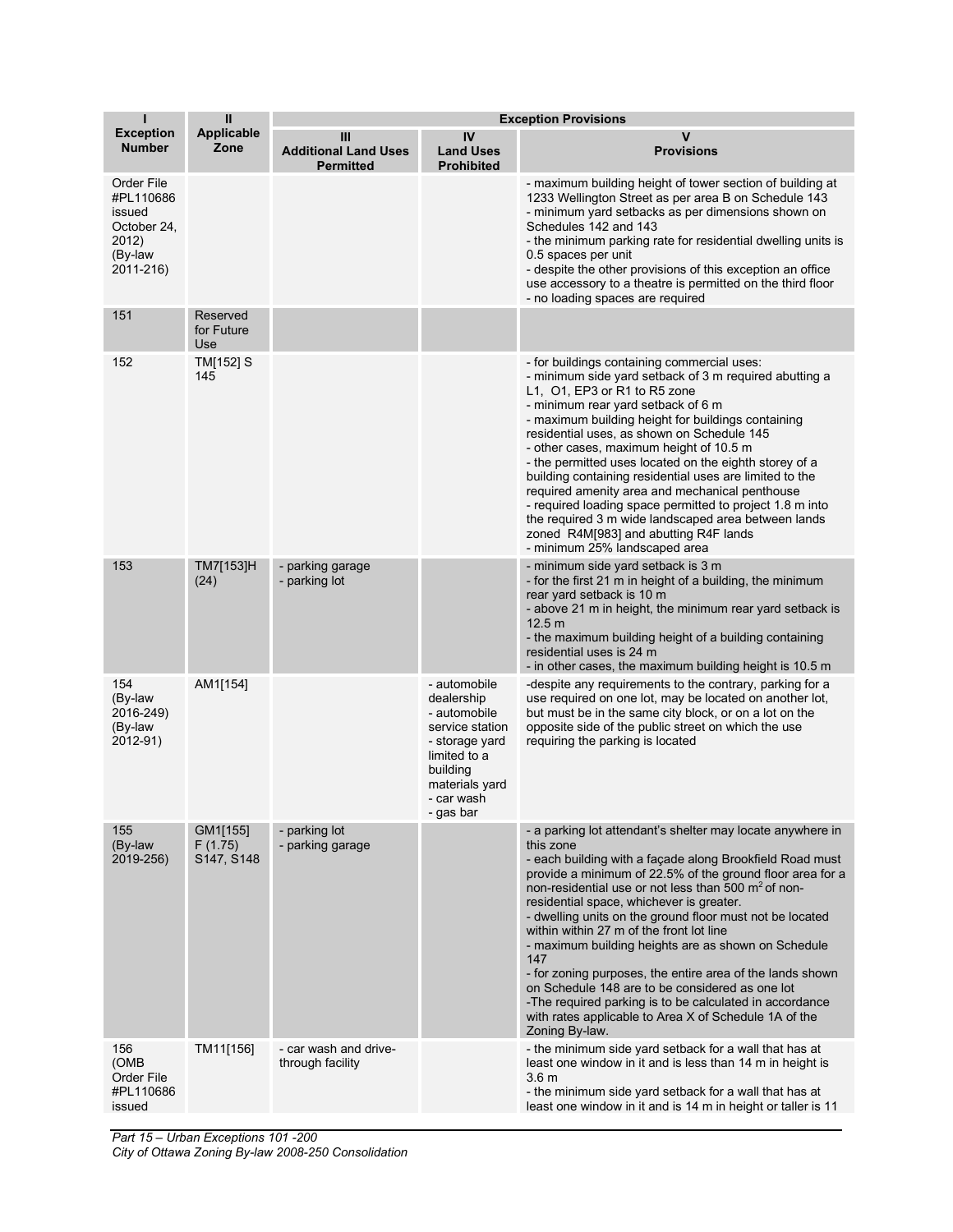| н                                            | Ш                                                                                | <b>Exception Provisions</b>                          |                                                                                |                                                                                                                                                                                                                                                                                                                                                                                                                                                                                                                                                                                                                                                                                                                                                                                                                                                                                                                                                                                                                                                                                                                                                                                                                                                                                                                                                                                                                                                                                              |
|----------------------------------------------|----------------------------------------------------------------------------------|------------------------------------------------------|--------------------------------------------------------------------------------|----------------------------------------------------------------------------------------------------------------------------------------------------------------------------------------------------------------------------------------------------------------------------------------------------------------------------------------------------------------------------------------------------------------------------------------------------------------------------------------------------------------------------------------------------------------------------------------------------------------------------------------------------------------------------------------------------------------------------------------------------------------------------------------------------------------------------------------------------------------------------------------------------------------------------------------------------------------------------------------------------------------------------------------------------------------------------------------------------------------------------------------------------------------------------------------------------------------------------------------------------------------------------------------------------------------------------------------------------------------------------------------------------------------------------------------------------------------------------------------------|
| <b>Exception</b><br><b>Number</b>            | <b>Applicable</b><br>Zone                                                        | Ш<br><b>Additional Land Uses</b><br><b>Permitted</b> | IV<br><b>Land Uses</b><br><b>Prohibited</b>                                    | v<br><b>Provisions</b>                                                                                                                                                                                                                                                                                                                                                                                                                                                                                                                                                                                                                                                                                                                                                                                                                                                                                                                                                                                                                                                                                                                                                                                                                                                                                                                                                                                                                                                                       |
| October 24,<br>2012)<br>(By-law<br>2011-216) |                                                                                  |                                                      |                                                                                | m or half the height of the wall whichever is greater<br>- in all other cases there is no minimum side yard setback<br>- the minimum rear yard setback is 10 m<br>- a car wash is permitted if:<br>- it is located in a building that contains one or more of<br>the uses listed in subsection $197(1)$ :<br>-the gross floor area of the building is at least 200 $m2$ in<br>area excluding the gross floor area of the car wash;<br>-one or more of the uses listed in subsection 197(1) is<br>located adjacent to Richmond Road; and,<br>-the sale of automotive-related products is prohibited in<br>the buildin<br>- despite the above provisions, the following provisions<br>apply for a building containing a car wash use:<br>- a minimum of 4 queuing spaces are required leading up<br>to a car wash provided that the car wash is operated in<br>conjunction with the non-conforming gas bar and<br>automobile service station located at 369 Island Park<br>Drive<br>- a building or a minimum 3 m wide landscaping strip<br>must be provided between a lot line abutting Richmond<br>Road and the first 3 spaces in the queue for a car wash<br>- a minimum of 1 parking space per 100 $\mathrm{m}^2$ of gross floor<br>area is required for a retail store<br>- no loading space is required<br>- the minimum side yard and rear yard setbacks in the TM<br>Zone apply<br>- all of the lands within the TM[156]H(18) zone are<br>considered to be one lot for zoning purposes |
| 157<br>(By-law<br>2009-392)                  | TM[157]<br>F(2.3) S149                                                           |                                                      |                                                                                | - the cumulative total gross floor area of non-residential<br>uses cannot exceed 9 000 sq. m.<br>- all of the lands within the TM[157]F(2.3)S 149 Zone are<br>considered to be one lot for zoning purposes<br>- the maximum building height is as shown on Schedule<br>149<br>-minimum required landscaped area of 35% of lot area                                                                                                                                                                                                                                                                                                                                                                                                                                                                                                                                                                                                                                                                                                                                                                                                                                                                                                                                                                                                                                                                                                                                                           |
| 158<br>(By-law<br>2016-335)                  | TM6[158]<br>F(3.0) H(19)<br>TM6[158]<br>F(3.5) H(19)<br>TM6[158]<br>F(3.5) H(37) |                                                      |                                                                                | - amenity area must be provided for each dwelling unit at<br>the rate of 18.5 $m^2$ per dwelling unit, one half of which<br>must be provided as uncovered outdoor amenity area<br>-an apartment dwelling low-rise is a permitted use on the<br>lot municipally addressed as 323 Besserer Street                                                                                                                                                                                                                                                                                                                                                                                                                                                                                                                                                                                                                                                                                                                                                                                                                                                                                                                                                                                                                                                                                                                                                                                              |
| 159                                          | R4H[159]                                                                         | - parking lot                                        |                                                                                |                                                                                                                                                                                                                                                                                                                                                                                                                                                                                                                                                                                                                                                                                                                                                                                                                                                                                                                                                                                                                                                                                                                                                                                                                                                                                                                                                                                                                                                                                              |
| 160                                          | TM[160] S<br>150 & 151                                                           |                                                      |                                                                                | - maximum building neights for a building naving any part<br>of the building over 18 m are as shown on Schedule 150<br>- specific minimum yard setbacks for a parking garage as<br>shown on Schedule 151<br>- the yard adjacent to Richmond Road is considered to be<br>the front yard<br>- the maximum floor space index for a building over 27 m<br>in height is 2.6<br>- the minimum number of loading spaces required is one<br>- the minimum width of a driveway leading to a parking<br>area having 20 or more parking spaces is 5.3 m<br>- a maximum of 30% of the parking spaces on the lot may<br>have a minimum width of 2.4 m<br>- a landscaped area between a parking lot and a lot line is<br>not required                                                                                                                                                                                                                                                                                                                                                                                                                                                                                                                                                                                                                                                                                                                                                                      |
| 161                                          | TM1[161]                                                                         |                                                      | all uses<br>except:<br>- apartment<br>building, low<br>rise<br>- dwelling unit |                                                                                                                                                                                                                                                                                                                                                                                                                                                                                                                                                                                                                                                                                                                                                                                                                                                                                                                                                                                                                                                                                                                                                                                                                                                                                                                                                                                                                                                                                              |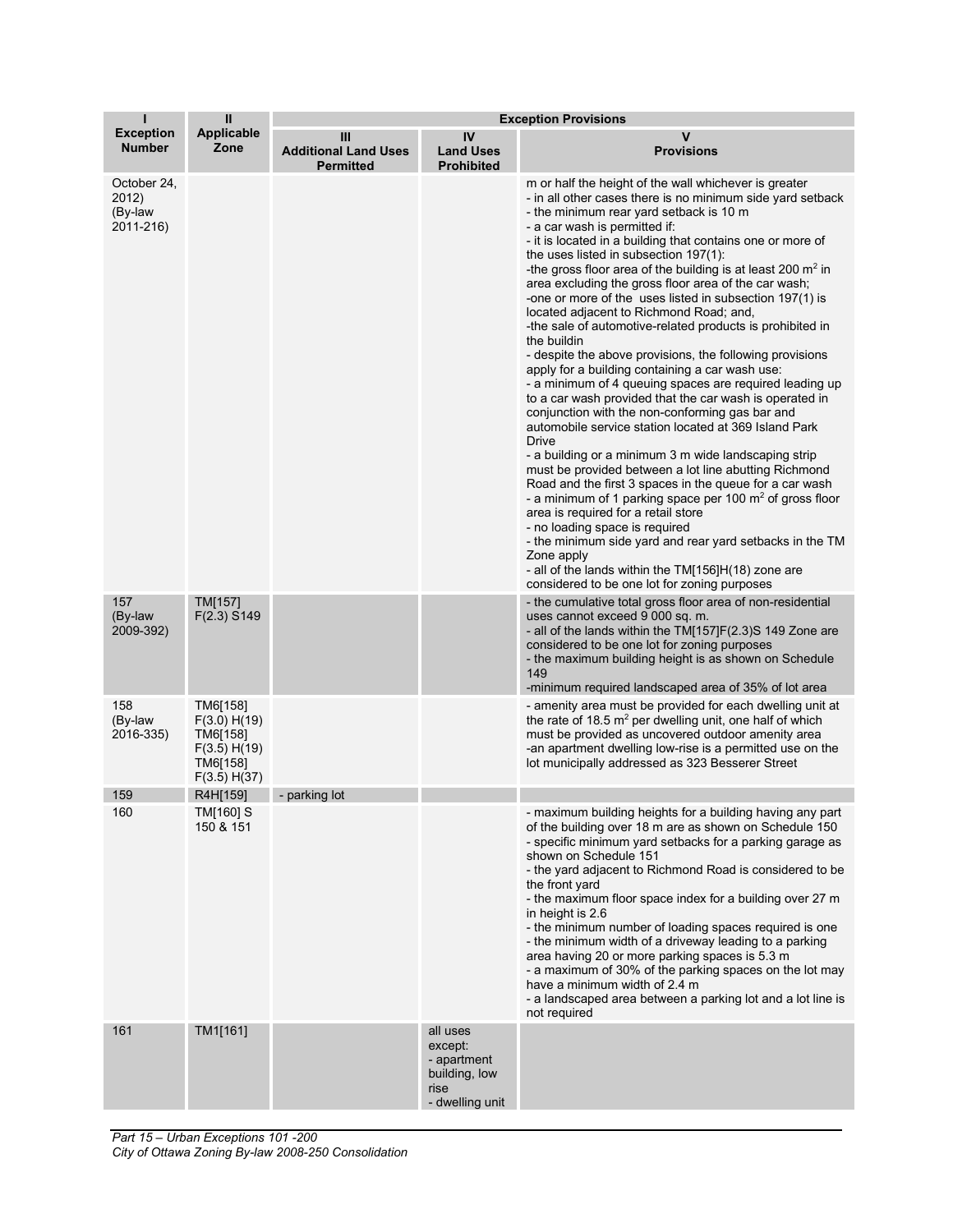| т                                                   | $\mathbf{I}$              | <b>Exception Provisions</b>                          |                                                                               |                                                                                                                                                                                                                                                                                                                                                                                                                                                                                                                                                                                                                                                                                                                                                                                                                                                                                                                                                                                                                                                                                                 |
|-----------------------------------------------------|---------------------------|------------------------------------------------------|-------------------------------------------------------------------------------|-------------------------------------------------------------------------------------------------------------------------------------------------------------------------------------------------------------------------------------------------------------------------------------------------------------------------------------------------------------------------------------------------------------------------------------------------------------------------------------------------------------------------------------------------------------------------------------------------------------------------------------------------------------------------------------------------------------------------------------------------------------------------------------------------------------------------------------------------------------------------------------------------------------------------------------------------------------------------------------------------------------------------------------------------------------------------------------------------|
| <b>Exception</b><br><b>Number</b>                   | <b>Applicable</b><br>Zone | Ш<br><b>Additional Land Uses</b><br><b>Permitted</b> | IV<br><b>Land Uses</b><br><b>Prohibited</b>                                   | v<br><b>Provisions</b>                                                                                                                                                                                                                                                                                                                                                                                                                                                                                                                                                                                                                                                                                                                                                                                                                                                                                                                                                                                                                                                                          |
|                                                     |                           |                                                      | - office<br>- rooming<br>house,<br>converted                                  |                                                                                                                                                                                                                                                                                                                                                                                                                                                                                                                                                                                                                                                                                                                                                                                                                                                                                                                                                                                                                                                                                                 |
| 162                                                 | TM1[162]                  |                                                      | all uses<br>except office<br>and place of<br>assembly<br>limited to a<br>club |                                                                                                                                                                                                                                                                                                                                                                                                                                                                                                                                                                                                                                                                                                                                                                                                                                                                                                                                                                                                                                                                                                 |
| 163                                                 | GM1[163]                  |                                                      | - all residential<br>uses                                                     | - a 3 m wide landscaped strip is required along the south<br>property line                                                                                                                                                                                                                                                                                                                                                                                                                                                                                                                                                                                                                                                                                                                                                                                                                                                                                                                                                                                                                      |
| 164<br>(By-law<br>2014-292)<br>(By-law<br>2010-307) | TM[164]H<br>(47)          |                                                      |                                                                               | - for an apartment dwelling, mid rise, apartment dwelling,<br>high rise or a mixed-use building, the minimum rear yard<br>setback is 1m<br>-for all other uses, the minimum rear yard setback is 12m<br>- for an apartment dwelling, mid rise, apartment dwelling<br>high rise or a mixed-use building, the minimum easterly<br>side yard is 5m<br>-for an apartment dwelling, mid-high rise or mixed-use<br>building, the minimum westerly side yard is 30m<br>-minimum of one loading space required<br>- maximum height limit of an apartment dwelling, mid rise,<br>apartment dwelling, high rise or mixed-use building is<br>47 <sub>m</sub><br>-maximum height limit for all other uses is 8.2m<br>-minimum above grade separation distance between<br>buildings on the lot is 9.8m<br>- amenity space must be provided at a rate of 6 $m2$<br>minimum per dwelling unit<br>- required parking must be provided at a rate of 0.9<br>spaces minimum per dwelling unit<br>- visitor parking must be provided at a rate of 0.1 spaces<br>minimum per dwelling unit, after the first 12 units |
| 165                                                 | GM[165]F<br>(3.30)        |                                                      |                                                                               | - subsection 100(1) does not apply<br>- the maximum building height is 20 storeys<br>- all land zoned GM[165]F(3.3) is considered one lot for<br>purposes of applying zone regulations.                                                                                                                                                                                                                                                                                                                                                                                                                                                                                                                                                                                                                                                                                                                                                                                                                                                                                                         |
| 166                                                 | TM[166]<br>H(15)          |                                                      |                                                                               | - the minimum permitted front yard setback between the<br>building and Somerset Street West is 0.7 m<br>- the minimum permitted corner side yard setback<br>between the building and Rochester Street is 0 m<br>- the minimum permitted interior side yard setback<br>between the building and the west property line is 0 m<br>- the minimum permitted rear yard setback between the<br>building and Eccles Street is 0.9 m<br>- permitted commercial uses can only occupy the<br>basement and ground floor of that portion of a building<br>along Somerset Street West for a depth of no more than<br>21 m from Somerset Street West<br>- residential uses are permitted on any floor, except<br>basement and ground floor, of that portion of a building<br>along Somerset Street West<br>- subsection 57 does not apply<br>- subsection 197(3)(i) does not apply<br>- despite Section 54, restaurant, full-service means a<br>restaurant that sells, serves and prepares on-site food<br>and beverages to patrons seated at tables, for<br>consumption on the premises.                     |
| 167                                                 | MD[167]<br>S12            |                                                      |                                                                               | - a maximum of 350 parking spaces is to be provided for<br>all uses in the zone<br>- parking must be located on the same lot as the uses for<br>which it is provided                                                                                                                                                                                                                                                                                                                                                                                                                                                                                                                                                                                                                                                                                                                                                                                                                                                                                                                            |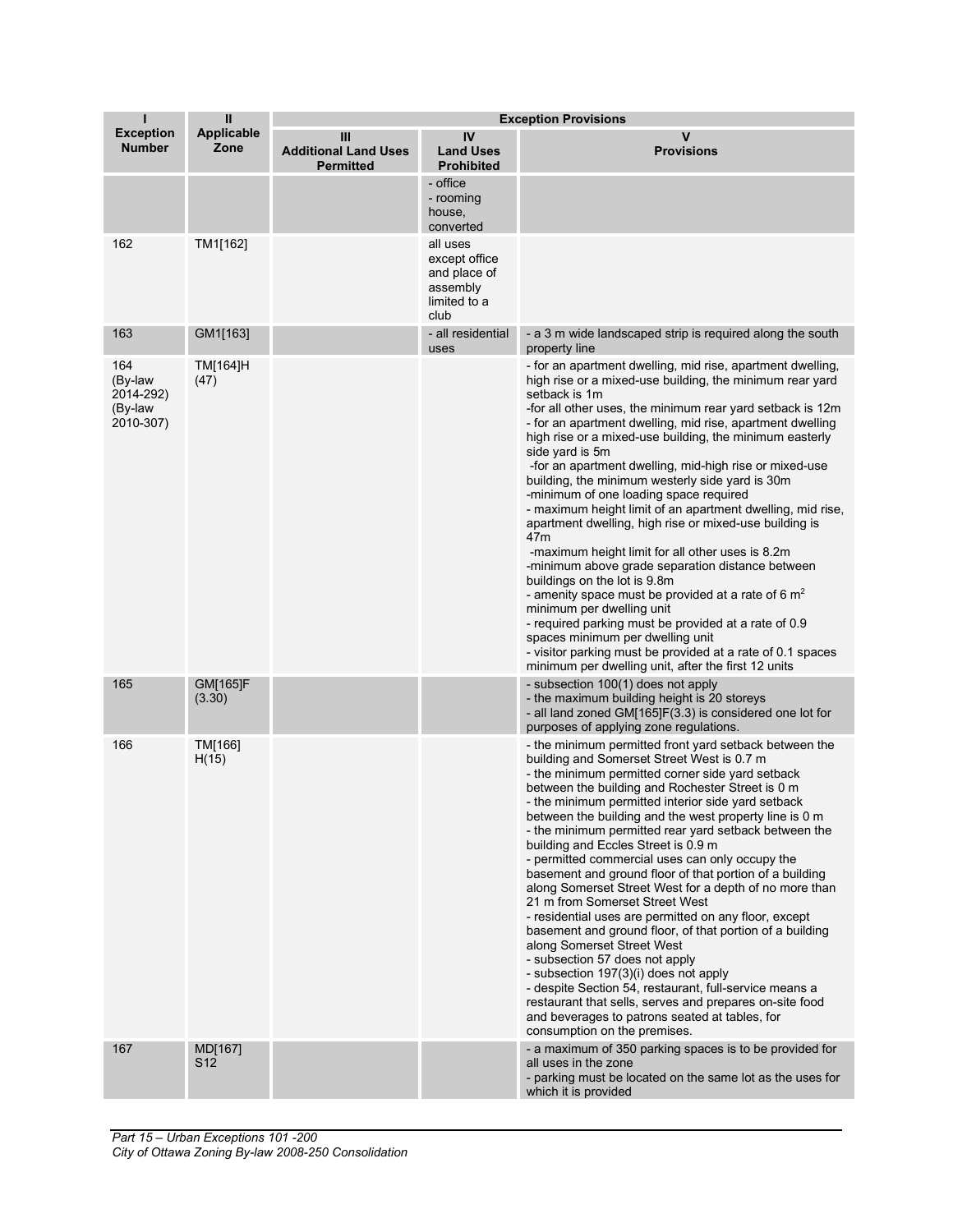| Т                                                                                                                           | $\mathbf{I}$                        | <b>Exception Provisions</b>                                                                                                                                                                                                                                                                                     |                                             |                                                                                                                                                                                                                                                                                                                                                                                                                                                                                                                                                                                                                                                                                                                                                                                                                                                                                         |
|-----------------------------------------------------------------------------------------------------------------------------|-------------------------------------|-----------------------------------------------------------------------------------------------------------------------------------------------------------------------------------------------------------------------------------------------------------------------------------------------------------------|---------------------------------------------|-----------------------------------------------------------------------------------------------------------------------------------------------------------------------------------------------------------------------------------------------------------------------------------------------------------------------------------------------------------------------------------------------------------------------------------------------------------------------------------------------------------------------------------------------------------------------------------------------------------------------------------------------------------------------------------------------------------------------------------------------------------------------------------------------------------------------------------------------------------------------------------------|
| <b>Exception</b><br>Number                                                                                                  | <b>Applicable</b><br>Zone           | Ш<br><b>Additional Land Uses</b><br><b>Permitted</b>                                                                                                                                                                                                                                                            | IV<br><b>Land Uses</b><br><b>Prohibited</b> | v<br><b>Provisions</b>                                                                                                                                                                                                                                                                                                                                                                                                                                                                                                                                                                                                                                                                                                                                                                                                                                                                  |
| 168<br>(By-law<br>2021-405)                                                                                                 | GM4[168]                            | - restaurant, fast food<br>- restaurant, full service<br>- catering establishment<br>- convenience store<br>- instructional facility<br>- library<br>- medical facility<br>- post office<br>- recreation and athletic<br>facility<br>- restaurant<br>- retail food store<br>- retail store<br>- training centre |                                             |                                                                                                                                                                                                                                                                                                                                                                                                                                                                                                                                                                                                                                                                                                                                                                                                                                                                                         |
| 169                                                                                                                         | <b>GM[169]F</b><br>(3.0)<br>H(14.5) |                                                                                                                                                                                                                                                                                                                 |                                             | - a maximum of 7 required parking spaces are permitted<br>off site provided they are located within a radius of 300 m<br>from the property<br>- no part of a parking area other than a driveway shall be<br>permitted closer than 5.4m to the Selkirk Street line                                                                                                                                                                                                                                                                                                                                                                                                                                                                                                                                                                                                                       |
| 170                                                                                                                         | TM3[170]H<br>(16)                   |                                                                                                                                                                                                                                                                                                                 |                                             | - the rear yard setback is a minimum of 0.8 m.<br>- the parking standard for an amusement centre limited<br>to a billiards centre is 1 parking space/billiard table<br>- the parking standard for a retail store limited to an office<br>furniture and equipment store is 1 parking space/ 88 m <sup>2</sup> of<br>gross floor area<br>- a maximum of 7 required parking spaces are permitted<br>off site provided they are located within a radius of 200 m<br>from the subject property                                                                                                                                                                                                                                                                                                                                                                                               |
| 171                                                                                                                         | TM[171]                             | - automobile service<br>station<br>-restaurant                                                                                                                                                                                                                                                                  |                                             | - despite Section 54, restaurant, full-service means a<br>restaurant that sells, serves and prepares on-site food<br>and beverages to patrons seated at tables, for<br>consumption on the premises.                                                                                                                                                                                                                                                                                                                                                                                                                                                                                                                                                                                                                                                                                     |
| 172<br>(By-law<br>2021-335)<br>(By-law<br>2018-219)<br>(By-law<br>2016-137)<br>(By-law<br>2012-339)<br>(By-law<br>2008-406) | IP8[172]H(1<br>5)                   | -golf course                                                                                                                                                                                                                                                                                                    |                                             | -a golf course is a permitted use for a temporary period of<br>three years commencing June 27, 2021 and expiring<br>June 27, 2024.                                                                                                                                                                                                                                                                                                                                                                                                                                                                                                                                                                                                                                                                                                                                                      |
| 173                                                                                                                         | TM[173]H<br>(16)                    | - parking lot                                                                                                                                                                                                                                                                                                   |                                             | - the parking lot may be located a minimum distance of<br>2.4 m from Montreal Road                                                                                                                                                                                                                                                                                                                                                                                                                                                                                                                                                                                                                                                                                                                                                                                                      |
| 174                                                                                                                         | TM4[174]                            |                                                                                                                                                                                                                                                                                                                 |                                             | - the cumulative total gross leasable floor area of the<br>bank, restaurant and retail store uses may not exceed<br>1,200 $m2$<br>- the cumulative total gross floor area of the community<br>centre, community health and resource centre and the<br>medical facility may not exceed 30% of the permitted<br>gross floor area<br>- the minimum front yard setback is 5.3 m<br>- the minimum east side yard setback is 1.4 m for a<br>distance of 23 m measured from the McArthur Avenue<br>property line<br>- the minimum west side yard setback is 2 m<br>- the minimum landscaped area requirement is 22 %.<br>- the 125 parking spaces located on the adjacent City<br>land (Part 3, Plan 5R-13031) are considered to be the<br>required parking-the loading spaces located on the<br>adjacent City land (Part 1, Plan 5R-13031) are<br>considered to be the required loading space |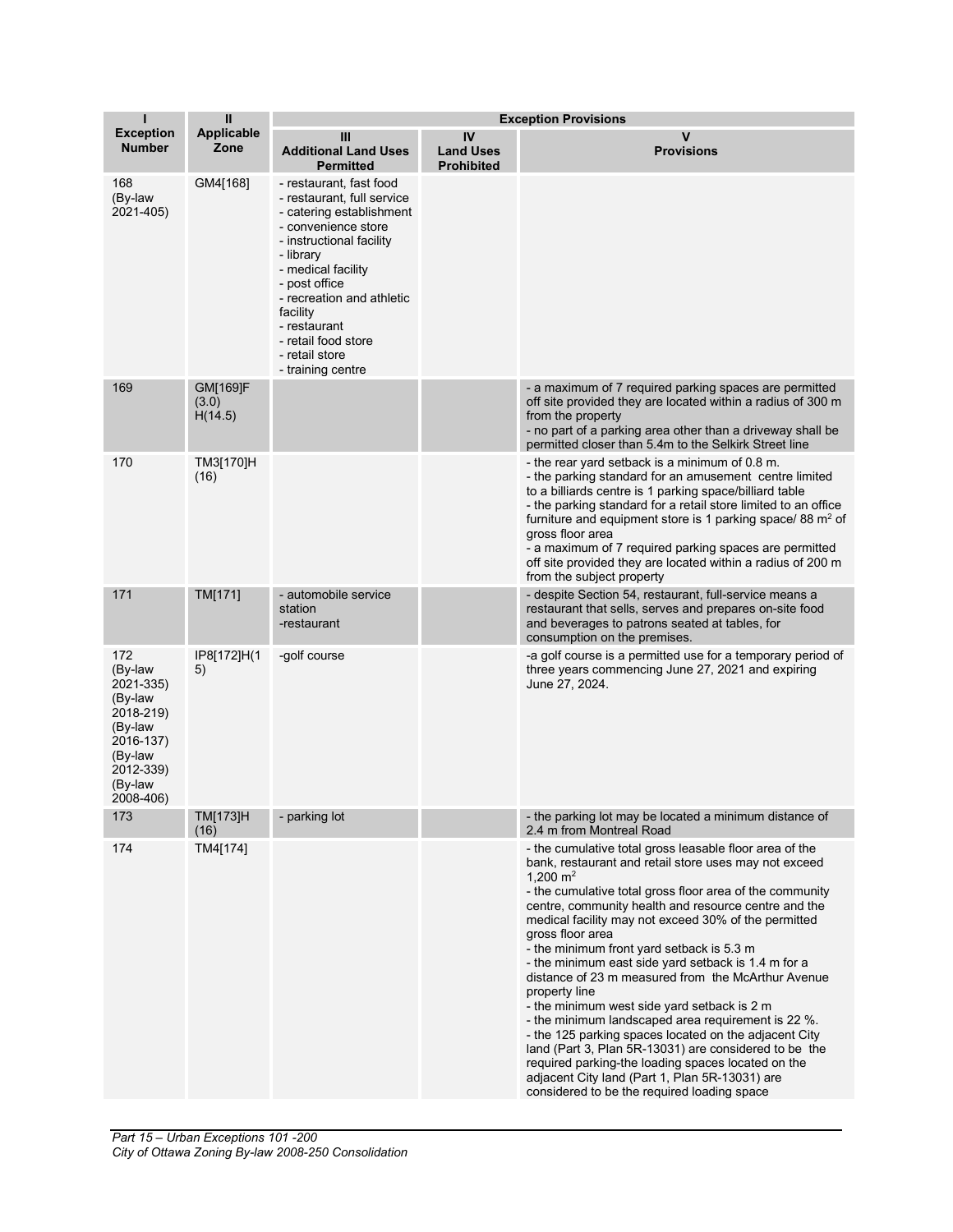| $\mathbf{I}$                                        | $\mathbf{I}$                       | <b>Exception Provisions</b>                                |                                                                                                                                                                                                                                                                                                 |                                                                                                                                                                                                                                                                                                               |
|-----------------------------------------------------|------------------------------------|------------------------------------------------------------|-------------------------------------------------------------------------------------------------------------------------------------------------------------------------------------------------------------------------------------------------------------------------------------------------|---------------------------------------------------------------------------------------------------------------------------------------------------------------------------------------------------------------------------------------------------------------------------------------------------------------|
| <b>Exception</b><br><b>Number</b>                   | <b>Applicable</b><br>Zone          | Ш<br><b>Additional Land Uses</b><br><b>Permitted</b>       | IV<br><b>Land Uses</b><br><b>Prohibited</b>                                                                                                                                                                                                                                                     | v<br><b>Provisions</b>                                                                                                                                                                                                                                                                                        |
| 175                                                 | GM11[175]<br>F(3.0)H(42)           |                                                            |                                                                                                                                                                                                                                                                                                 | - amusement centre is limited to $7m^2$                                                                                                                                                                                                                                                                       |
| 176                                                 | TM3[176]<br>H(16)                  | - adult entertainment<br>parlour                           |                                                                                                                                                                                                                                                                                                 | - an adult entertainment parlour is limited to a maximum<br>gross floor area of 400 m <sup>2</sup>                                                                                                                                                                                                            |
| 177                                                 | <b>GM[177]F</b><br>(1.0)H(42)      | - parking lot                                              |                                                                                                                                                                                                                                                                                                 | - no part of any parking area, other than a driveway, shall<br>be permitted closer than 1.5 m from the Selkirk Street lot<br>line<br>- no part of any parking area shall be permitted closer<br>than 1.2m from the Dundas Street lot line<br>- a minimum of 12% of the site is to be landscaped open<br>space |
| 178<br>(By-law<br>2019-449)<br>(By-law<br>2015-190) | IP[178]                            | -place of worship                                          | - automobile<br>dealership<br>- drive through<br>facility<br>- all uses in<br>subsection<br>205(2) except:<br>-animal care<br>establishment<br>- animal<br>hospital<br>- bank<br>- bank<br>machine<br>- instructional<br>facility<br>- restaurant,<br>full service<br>- restaurant,<br>take out | - maximum lot coverage is 35%<br>- a place of worship is subject to $203(2)(g)$ or $205(2)(g)$ ,<br>as applicable.                                                                                                                                                                                            |
| 179                                                 | GM[179]F<br>(3.0)H(42)<br>TM4[179] |                                                            |                                                                                                                                                                                                                                                                                                 | - non-office uses are limited to a maximum of 10% of the<br>gross floor area of a building                                                                                                                                                                                                                    |
| 180                                                 | LC[180]                            | - automobile rental<br>establishment                       | - recreational<br>and athletic<br>facility<br>- restaurant,<br>fast food                                                                                                                                                                                                                        |                                                                                                                                                                                                                                                                                                               |
| 181                                                 | LC[181]                            | - drive-though facility                                    | - recreational<br>and athletic<br>facility                                                                                                                                                                                                                                                      |                                                                                                                                                                                                                                                                                                               |
| 182                                                 | LC[182]                            |                                                            | - restaurant,<br>fast food                                                                                                                                                                                                                                                                      | - a minimum front yard setback of 1.3m may be provided<br>for a parking lot                                                                                                                                                                                                                                   |
| 183                                                 | I1B[183]                           |                                                            | - all uses<br>other than day<br>care, library,<br>residential<br>care facility<br>and retirement<br>home                                                                                                                                                                                        |                                                                                                                                                                                                                                                                                                               |
| 184                                                 | GM[184]H<br>(18.5)                 | - automobile service<br>station<br>- car wash<br>- gas bar | all residential-<br>use buildings                                                                                                                                                                                                                                                               | - minimum number of required parking spaces: 355                                                                                                                                                                                                                                                              |
| 185                                                 | GM[185]<br>S 85<br>GM[185] S<br>87 |                                                            | - all non-<br>residential<br>uses other<br>than artist<br>studio,<br>instructional<br>facility and                                                                                                                                                                                              | -Table 187(g) does not apply                                                                                                                                                                                                                                                                                  |

*Part 15 – Urban Exceptions 101 -200 City of Ottawa Zoning By-law 2008-250 Consolidation*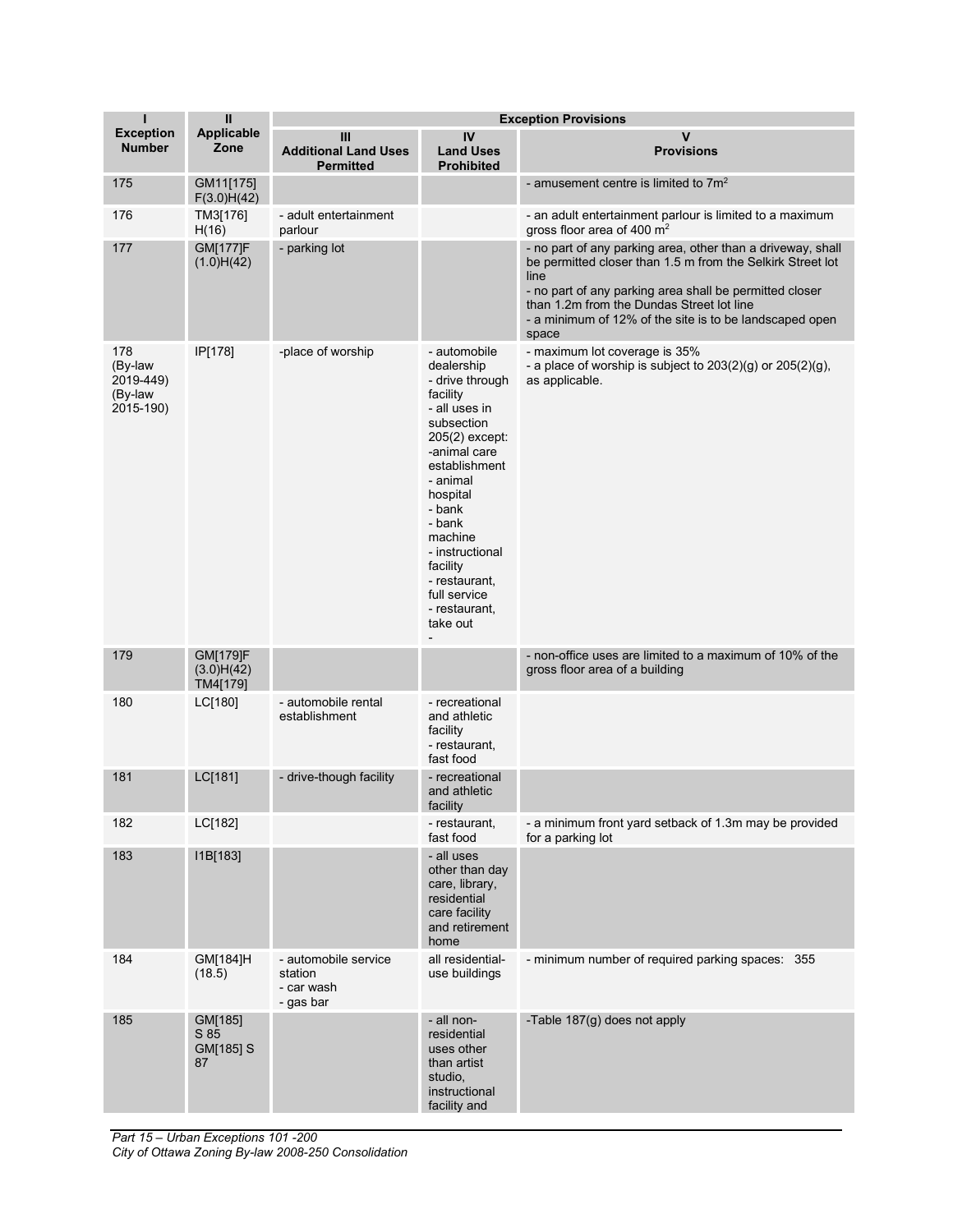| т                                 | $\mathbf{I}$                         | <b>Exception Provisions</b>                          |                                             |                                                                                                                                                                                                                                                                                                                                                                                                                                                                                                                                                                                                                                                                                                                                                                                                                                                                                                                                                                                                                                                                                                                                                                                                                                                                                                                                                                                                            |
|-----------------------------------|--------------------------------------|------------------------------------------------------|---------------------------------------------|------------------------------------------------------------------------------------------------------------------------------------------------------------------------------------------------------------------------------------------------------------------------------------------------------------------------------------------------------------------------------------------------------------------------------------------------------------------------------------------------------------------------------------------------------------------------------------------------------------------------------------------------------------------------------------------------------------------------------------------------------------------------------------------------------------------------------------------------------------------------------------------------------------------------------------------------------------------------------------------------------------------------------------------------------------------------------------------------------------------------------------------------------------------------------------------------------------------------------------------------------------------------------------------------------------------------------------------------------------------------------------------------------------|
| <b>Exception</b><br><b>Number</b> | <b>Applicable</b><br>Zone            | Ш<br><b>Additional Land Uses</b><br><b>Permitted</b> | IV<br><b>Land Uses</b><br><b>Prohibited</b> | ν<br><b>Provisions</b>                                                                                                                                                                                                                                                                                                                                                                                                                                                                                                                                                                                                                                                                                                                                                                                                                                                                                                                                                                                                                                                                                                                                                                                                                                                                                                                                                                                     |
|                                   |                                      |                                                      | office                                      |                                                                                                                                                                                                                                                                                                                                                                                                                                                                                                                                                                                                                                                                                                                                                                                                                                                                                                                                                                                                                                                                                                                                                                                                                                                                                                                                                                                                            |
| 186                               | AM[186]H<br>(20)                     |                                                      |                                             | - maximum cumulative gross leasable floor area: 14,000<br>m <sup>2</sup><br>- maximum gross leasable floor area for a retail food<br>store: $4,831 \text{ m}^2$                                                                                                                                                                                                                                                                                                                                                                                                                                                                                                                                                                                                                                                                                                                                                                                                                                                                                                                                                                                                                                                                                                                                                                                                                                            |
| 187                               | MC[187]F(2<br>.0)<br>H(18.5)         |                                                      |                                             | - maximum gross leasable floor area: $35,000 \text{ m}^2$<br>- minimum front yard setback from Strandherd Drive: 3 m                                                                                                                                                                                                                                                                                                                                                                                                                                                                                                                                                                                                                                                                                                                                                                                                                                                                                                                                                                                                                                                                                                                                                                                                                                                                                       |
| 188                               | MC[188]<br>H(40)                     |                                                      | - automobile<br>service station             |                                                                                                                                                                                                                                                                                                                                                                                                                                                                                                                                                                                                                                                                                                                                                                                                                                                                                                                                                                                                                                                                                                                                                                                                                                                                                                                                                                                                            |
| 189<br>(By-law<br>2010-307)       | GM15[189]<br>H(8)                    |                                                      | -car wash                                   | For automobile service station and gas bar uses, the<br>following provisions apply:<br>- all yard setbacks must be at least 10.6 m<br>- a strip of landscaped area of 6 m in width must be<br>provided in all yards                                                                                                                                                                                                                                                                                                                                                                                                                                                                                                                                                                                                                                                                                                                                                                                                                                                                                                                                                                                                                                                                                                                                                                                        |
| 190                               | GM15[190]<br>H(9.5)                  |                                                      |                                             | - restaurant, fast food limited to 557 $m2$ of gross leasable<br>floor area<br>- minimum interior side yard setback: 3 m                                                                                                                                                                                                                                                                                                                                                                                                                                                                                                                                                                                                                                                                                                                                                                                                                                                                                                                                                                                                                                                                                                                                                                                                                                                                                   |
| 191                               | GM15[191]<br>H(9.5)                  |                                                      |                                             | - restaurant, fast food is limited to 40% of cumulative total<br>gross leasable floor area and must be integrated with a<br>convenience store<br>- minimum yard setback abutting Rideaucrest Drive is be<br>6 m                                                                                                                                                                                                                                                                                                                                                                                                                                                                                                                                                                                                                                                                                                                                                                                                                                                                                                                                                                                                                                                                                                                                                                                            |
| 192                               | MC6[192]<br>F(2.0) H<br>(9.5)        | - gas bar<br>- car wash                              |                                             | - minimum interior side yard setback: 4.4 m<br>- minimum rear yard setback: 4.4 m<br>- minimum setback of canopy from rear yard: 8 m                                                                                                                                                                                                                                                                                                                                                                                                                                                                                                                                                                                                                                                                                                                                                                                                                                                                                                                                                                                                                                                                                                                                                                                                                                                                       |
| 193<br>(By-law<br>2015-45)        | Reserved<br>for Future<br>Use        |                                                      |                                             | - maximum gross leasable floor area : $6,100 \text{ m}^2$                                                                                                                                                                                                                                                                                                                                                                                                                                                                                                                                                                                                                                                                                                                                                                                                                                                                                                                                                                                                                                                                                                                                                                                                                                                                                                                                                  |
| 194                               | <b>GM[194]F</b><br>(0.33)<br>H(33.6) | - amusement centre<br>- hotel<br>- school            |                                             | - each individual retail store is limited to a gross leasable<br>floor area of 2,700 $m2$<br>- the minimum front yard setback abutting Woodroffe<br>Avenue and Strandherd Road is 3 m<br>- minimum setback of 0 metres from Chapman Mills Drive<br>- minimum side yard and rear yard setback is 0 m<br>- density incentives<br>a) for mixed use developments containing dwelling units<br>and other uses permitted by this zone, the maximum floor<br>space index may be increased to 0.66, of which the<br>permitted residential uses is limited to a floor space index<br>of 0.33, and other permitted uses are limited to a floor<br>space index of 0.33<br>b) for mixed use developments containing non-residential<br>uses, the maximum floor space index may be increased<br>to 0.66, of which office, medical facility and hotel uses are<br>limited to a floor space index of 0.33 and all other<br>permitted uses are limited to a floor space index of 0.33.<br>c) for mixed use developments containing three primary<br>uses the maximum floor space index may be increased to<br>1.0, of which dwelling units are limited to a floor space<br>index of 0.33; the office, medical facility and hotel uses<br>are limited to a floor space index of 0.33; and all other<br>permitted uses are limited to a floor space index of 0.33<br>-this zone is considered as one lot for zoning purposes |
| 195<br>(By-law<br>$2015-45)$      | AM[195]H<br>(34)                     |                                                      |                                             | - the east property line is considered as the rear lot line<br>for determining the rear yard setback<br>-the minimum rear yard setbacks is as follows for the<br>following uses:<br>- retail store: 15 m<br>- retail food store: 25 m<br>- restaurant fast food and restaurant take-out: 100 m                                                                                                                                                                                                                                                                                                                                                                                                                                                                                                                                                                                                                                                                                                                                                                                                                                                                                                                                                                                                                                                                                                             |
| 196                               | AM[196]H                             |                                                      |                                             | - a 12 m landscaped area must be provided in all yards                                                                                                                                                                                                                                                                                                                                                                                                                                                                                                                                                                                                                                                                                                                                                                                                                                                                                                                                                                                                                                                                                                                                                                                                                                                                                                                                                     |